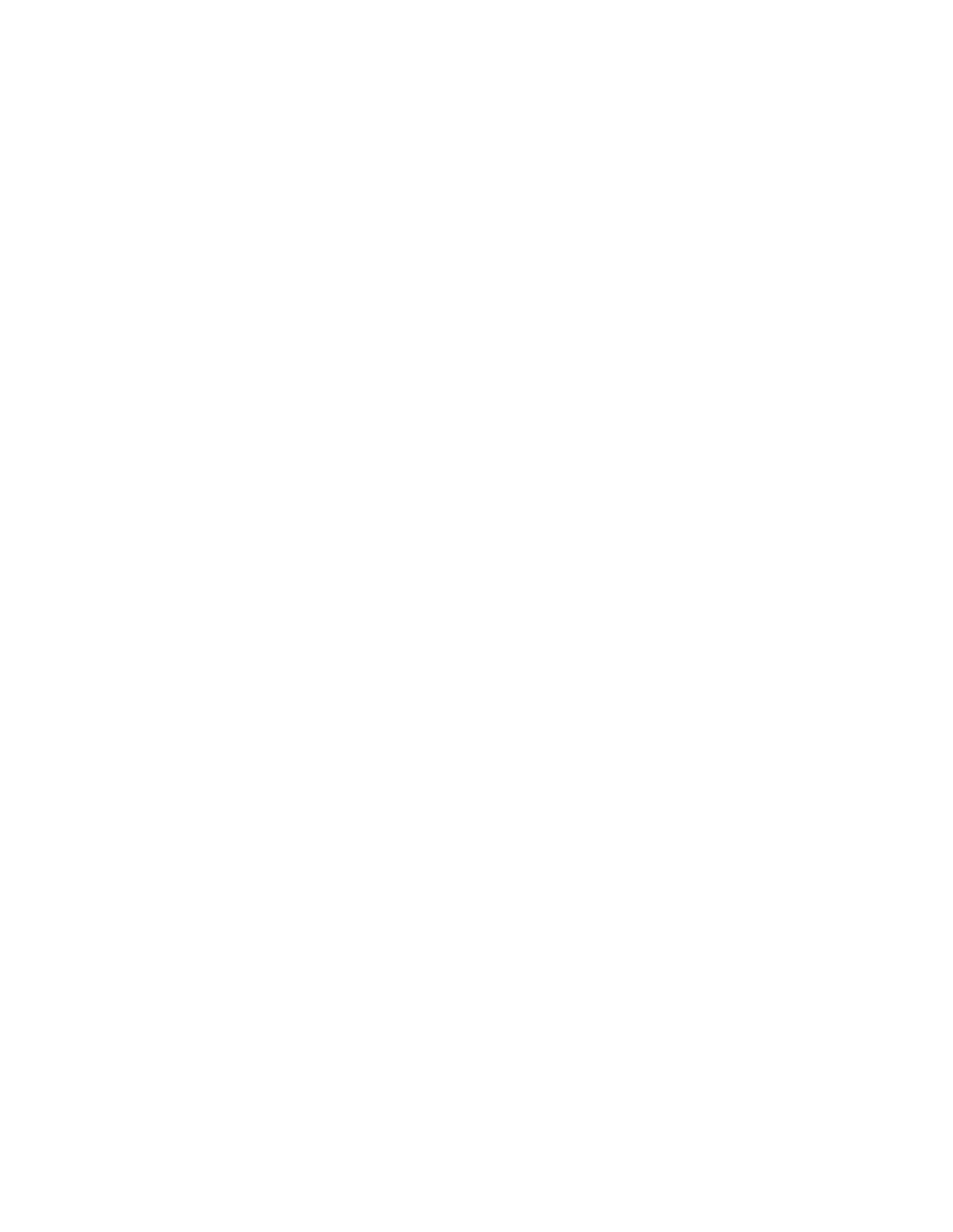## **Pain management**

## **Pain assessment**

In standard **PC.8.10** The Joint Commission requires hospitals to assess and reassess the patient's pain. Once pain is identified, treat it appropriately based on the patient's condition and plan of care. The patient's pain must be assessed at the patient's point of entry, which may include the following locations:

- Emergency department
- Ambulatory surgery center
- Nursing unit
- Outpatient clinics
	- Rehab unit
	- Physician or ambulatory clinics surveyed by the The Joint Commission under the hospital standards

(*Note: Other standard manuals may apply; however, this text focuses only on the hospital standards manual.*)

## **Population-related assessments**

There are several components involved in assessing the patient's pain. First, the assessment must be appropriate to the patient's age and must accommodate any special circumstances, such as patients who are deaf, mute, or non-English speaking. Also remember that neonatal, infant, pediatric, and adult patients have different ways of expressing pain. The caregiver assessing the pain must be competent and knowledgeable about these age and special-needs populations.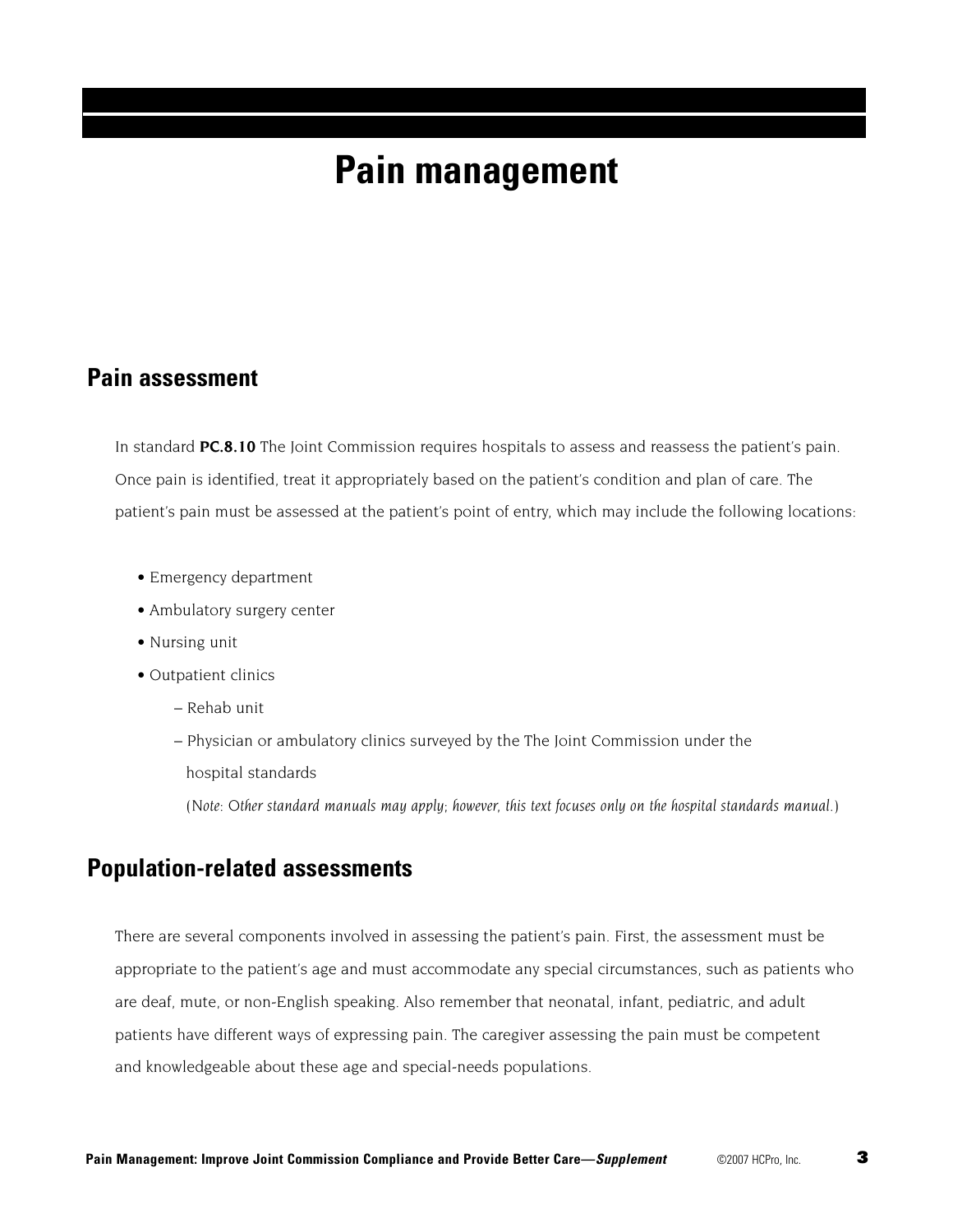## **Figure 1 Pain Rating Scale (Adult and Pediatric)**

### **PREMATURE INFANT PAIN PROFILE (PIPP)**

| <b>Process</b>                  | <b>Indicator</b>                                                                                                             | 0                                                    | 1                                                  | $\overline{\mathbf{2}}$                            | 3                                                                                           | <b>Score</b> |
|---------------------------------|------------------------------------------------------------------------------------------------------------------------------|------------------------------------------------------|----------------------------------------------------|----------------------------------------------------|---------------------------------------------------------------------------------------------|--------------|
| Chart                           | Gestational<br>age (PCA) at<br>time of<br>observation                                                                        | 36 weeks or<br>more                                  | 32 weeks to<br>35 weeks, 6<br>days                 | 28 weeks to<br>31 weeks, 6<br>days                 | Less than 28<br>weeks                                                                       |              |
| Observe<br>infant 15 sec.       | <b>Behavioral</b><br>state                                                                                                   | Quiet/sleep<br>Eyes closed<br>No facial<br>movements | Active/sleep<br>Eyes closed<br>Facial<br>movements | Quiet/awake<br>Eyes open<br>No facial<br>movements | Active/awake<br>Eyes open<br>Facial<br>movements<br>Crying (with<br>eyes open or<br>closed) |              |
| Observe<br>infant 30<br>seconds | Heart rate<br>max and the set of the set of the set of the set of the set of the set of the set of the set of the set of the | $0-4$<br>beats/minute<br>increase                    | $5-14$ beats/<br>minute<br>increase                | $15 - 24$ beats/<br>minute<br>increase             | 25 beats/<br>minute<br>increase                                                             |              |
|                                 | Oxygen<br>saturation<br>Min.                                                                                                 | $0\% - 2.4\%$<br>decrease                            | $2.5\% - 4.9\%$<br>decrease                        | $5\% - 7.4\%$<br>decrease                          | $7.5\%$ or more<br>decrease                                                                 |              |
|                                 | <b>Brow Bulge</b>                                                                                                            | <b>Non</b><br>$0\% - 9\%$ of<br>time                 | Minimum<br>$10 - 39%$ of<br>time                   | Moderate<br>$40 - 69%$ of<br>time                  | Maximum<br>70% of time<br>or more                                                           |              |
|                                 | Eye squeeze                                                                                                                  | None<br>$0\% - 9\%$ of<br>time                       | Minimum<br>$10 - 39\%$ of<br>time                  | Moderate<br>$40 - 69%$ of<br>time                  | Maximum<br>70% of time<br>or more                                                           |              |
|                                 | Nasolabial<br>furrow                                                                                                         | None<br>$0\% - 9\%$ of<br>time                       | Minimum<br>$10 - 39%$ of<br>time                   | Moderate<br>$40 - 69%$ of<br>time                  | Maximum<br>70% of time<br>or more                                                           |              |
|                                 |                                                                                                                              |                                                      |                                                    |                                                    | <b>Total</b>                                                                                |              |

#### **Scoring method for the PIPP**

- Familiarize yourself with each indicator and how it is to be scored.
- Score gestational age from the chart before you begin.
- Score behavioral state by observing the infant for 15 seconds.
- Assess baseline heart rate and oxygen saturation (refer to flowsheet or monitor trending).
- Observe infant for 30 seconds. You will have to look back and forth from the assessment tool to the baby's face. Score physiologic and facial action seen during that time.
- Calculate the final score.

#### **Interpretation of score**

- Each indicator is evaluated on a 4-point scale for a possible score of 21 for infants of lesser gestational ages and a total score of 18 for infants of greater gestational age.
- For all age groups:
- Total score of 6 or less generally indicates minimal or no pain.
- Total score of 7–12 generally indicates minimal to moderate pain.
- Total score greater than 12 indicates moderate to severe pain.

Source: Stevens, B., Johnston, C.C, Petryshen, P et al. 1996 "Premature infant pain profile: Development and initial validation" Clinical Journal of Pain 12:13–22. Reprinted with permission.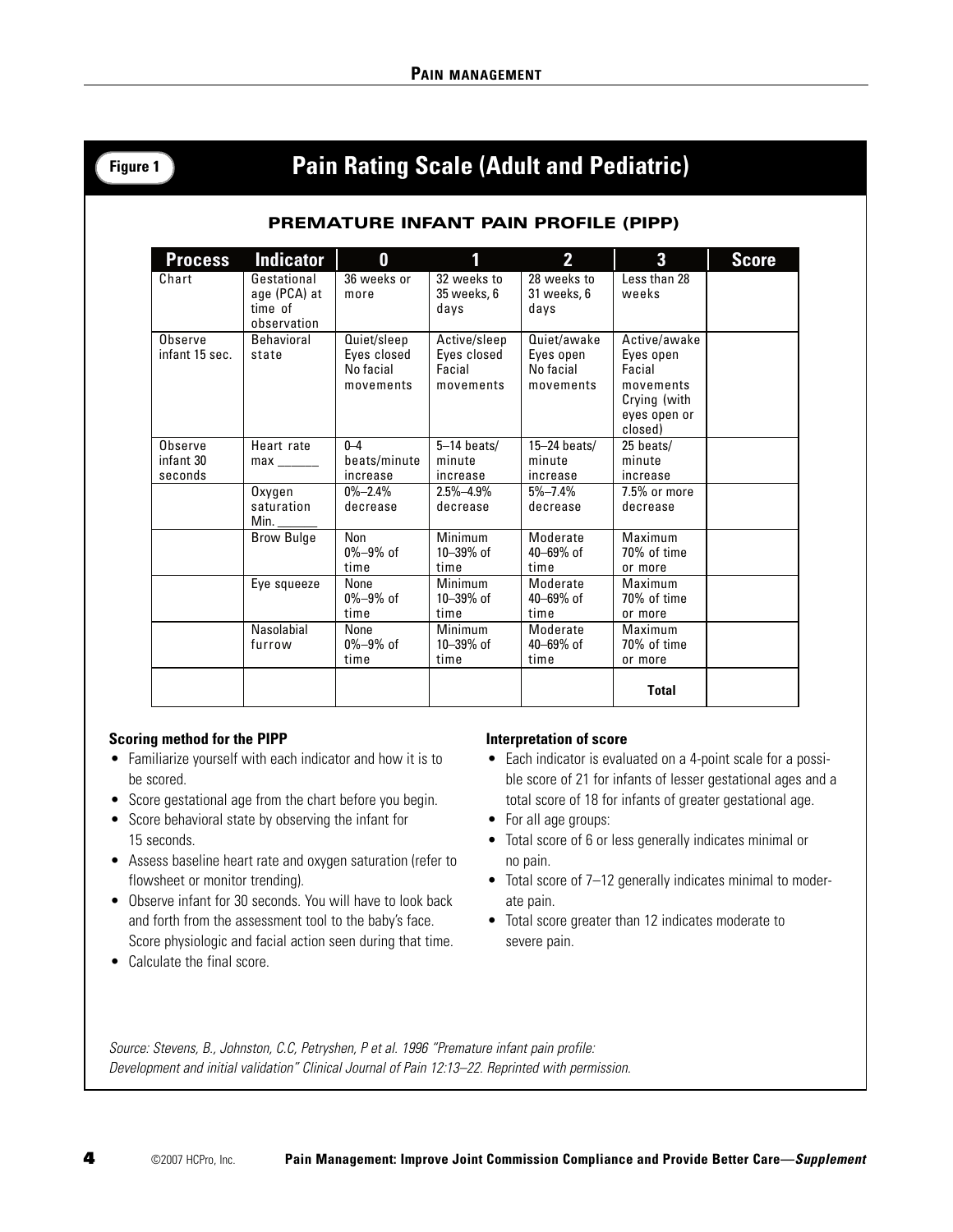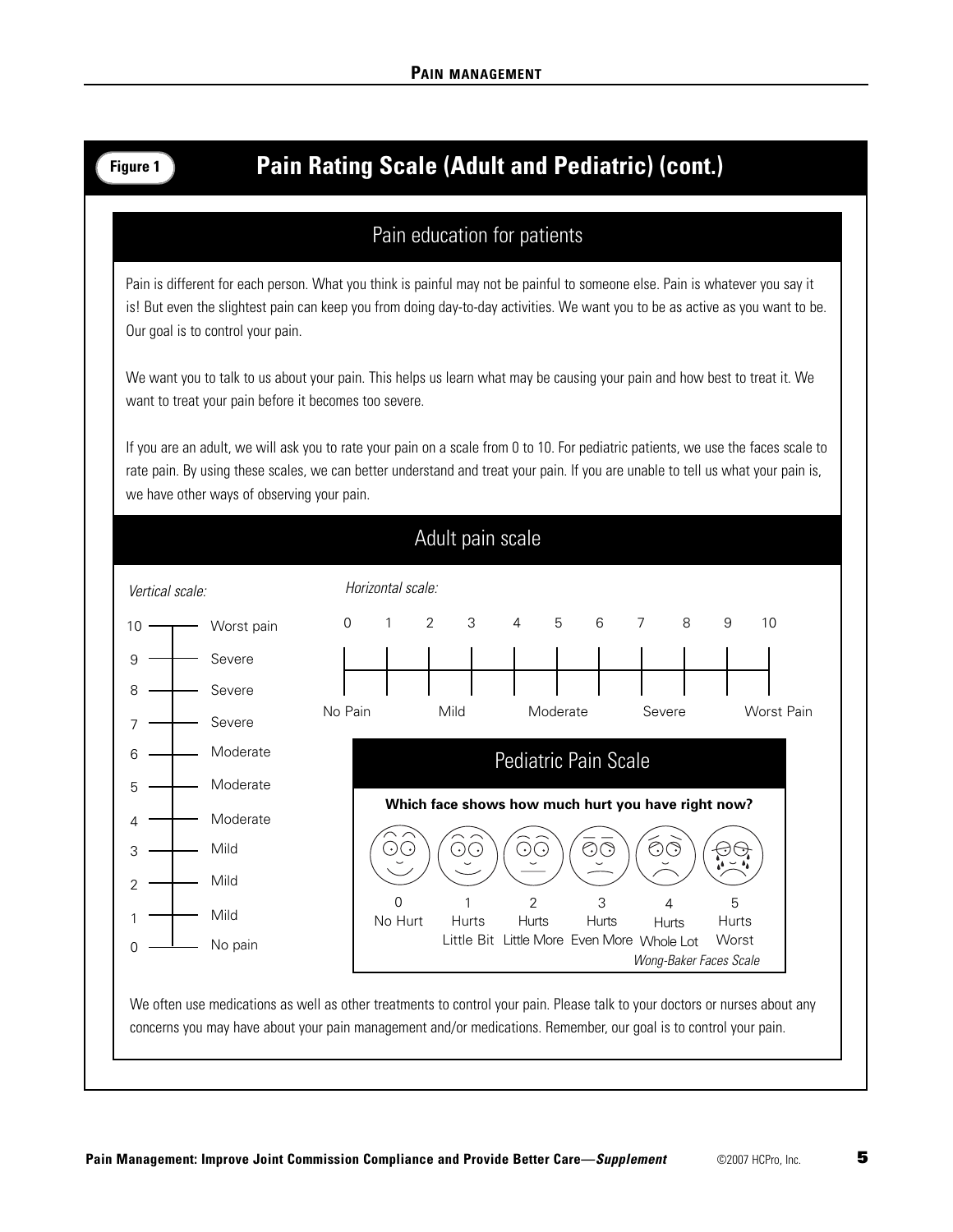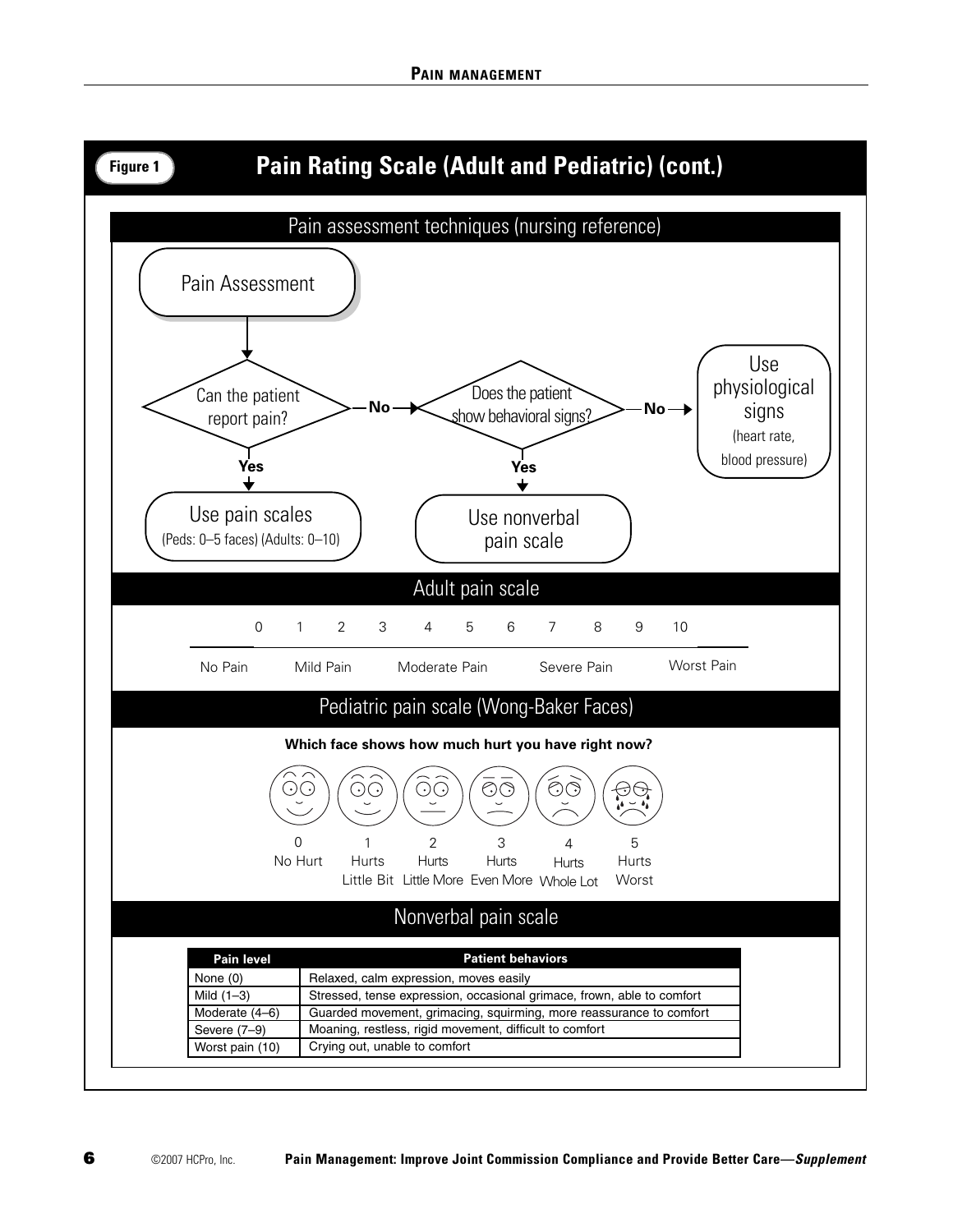| -ıaure |  |
|--------|--|
|        |  |

## **Pain Rating Scale (Adult and Pediatric) (cont.)**

## FLACC scale (Face, legs, activity, cry, consolability) (to be used for infants and non-verbal children)

| Face          | $\mathbf 0$<br>No particular expression,<br>or smile      | Occasional grimace or frown,<br>withdrawn, disinterested                      | $\overline{2}$<br>Frequent to constant frown,<br>clenched jaw, quivering chin |
|---------------|-----------------------------------------------------------|-------------------------------------------------------------------------------|-------------------------------------------------------------------------------|
| Legs          | $\Omega$<br>Normal position or relaxed                    | Uneasy, restless, tense                                                       | $\overline{2}$<br>Kicking or legs drawn up                                    |
| Activity      | $\Omega$<br>Lying quietly normal position<br>moves easily | Squirming shifting back/<br>forth tense                                       | $\overline{2}$<br>Arched, rigid, or jerking                                   |
| Cry           | $\Omega$<br>No cry (awake or asleep)                      | Moans or whimpers<br>occasional complaint                                     | $\overline{2}$<br>Crying steadily screams or<br>sobs frequent complaints      |
| Consolability | Ŋ<br>Content relaxed                                      | Reassured by occasional<br>touching, hugging, or<br>"talking to" distractible | $\overline{2}$<br>Difficult to console or comfort                             |

Instructions:

- 1. Rate patient in each of the five measurement categories
- 2. Add together
- 3. Document total pain score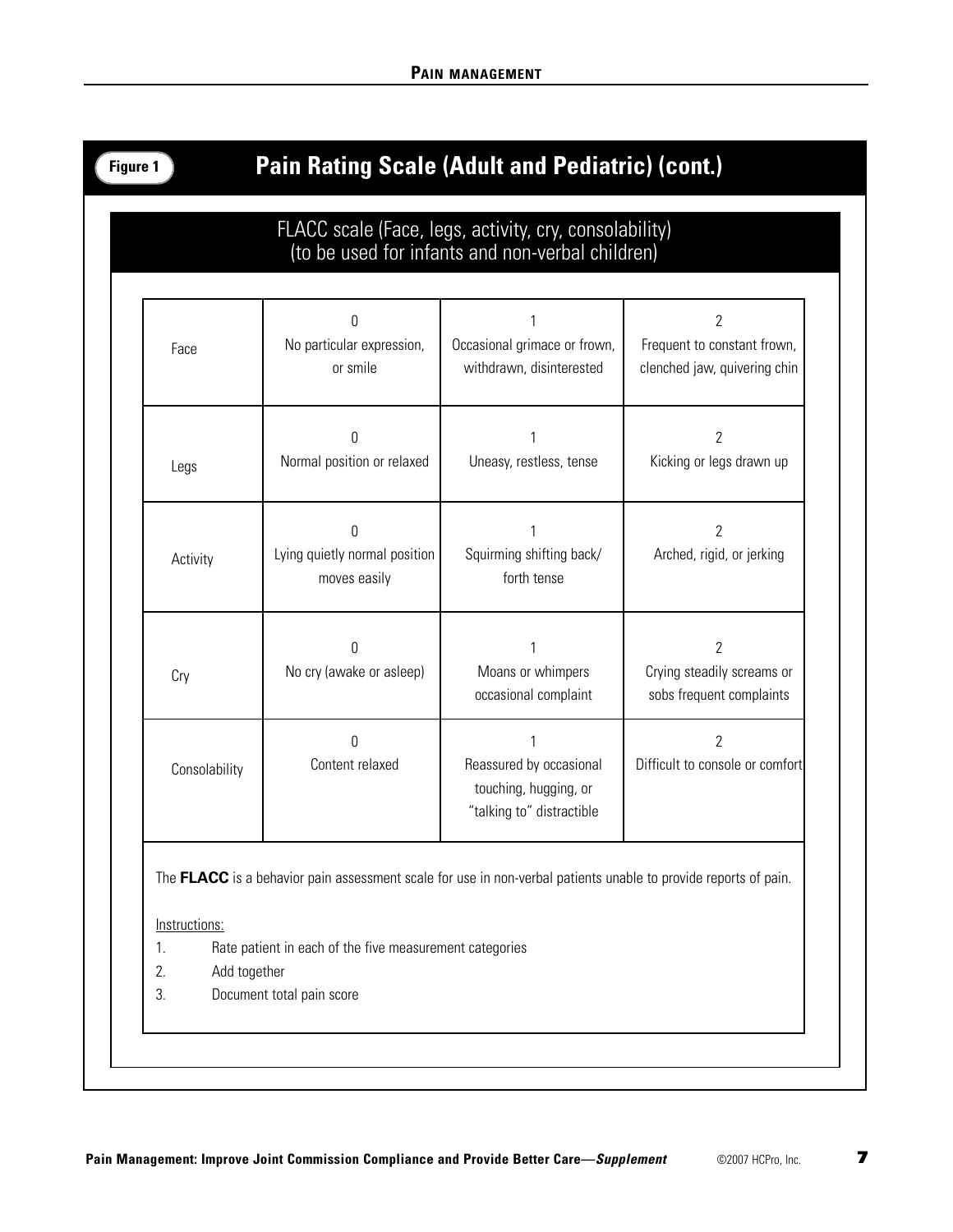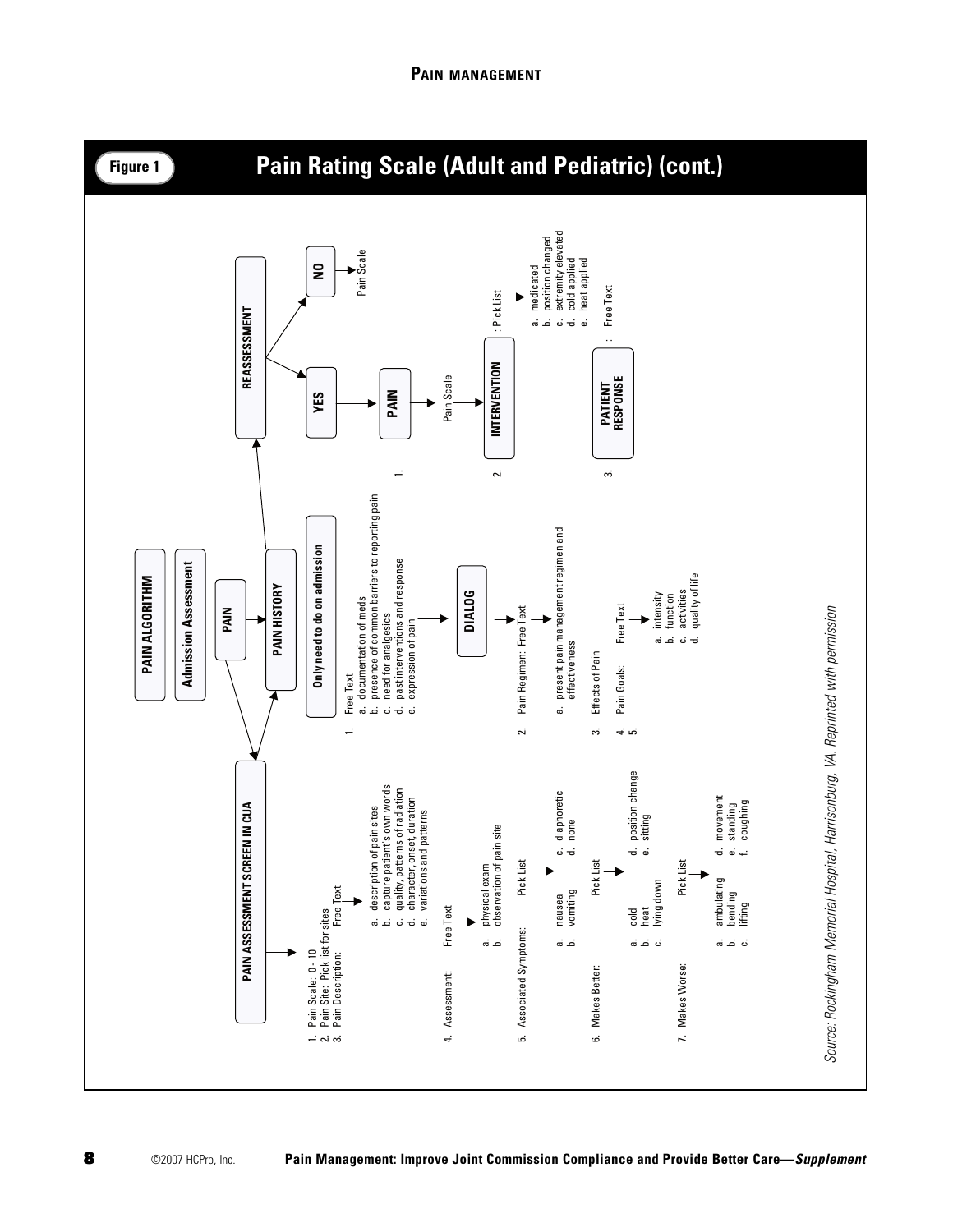As shown in these pain scales, the intensity of the pain is rated differently for different populations:

- Scale of 0–10 as a numeric pain rating scale.
- Wong-Baker FACES pain-rating scale.
- FLACC score for infants—Face, Leg Activity, Cry, Consolability. Each is rated numerically, and they are added together for a score.
- NIPS—Neonatal/Infant Pain Scale. Like the FLACC score, it measures facial expression, cry, breathing patterns, arms, legs, and state of arousal. Also, PIPP—Premature Infant Pain Profile.

Remember to translate your pain scales into the languages most served by your organization.

## **Document pain**

The Joint Commission surveyors are watching closely for initial pain documentation and subsequent documentation. The more information one can get from the patient about their pain, the better. Most organizations document pain level within the scope of their initial assessment, whether electronic or on paper.

Other organizations, such as Rockingham Memorial Hospital in Harrisonburg, VA, have developed a pain flowsheet (see Figure 2). The intent of this flowsheet is to walk the nurse through the pain evaluation and re-evaluation and to provide a place to document all of the information (including initial assessment and subsequent reassessments). The flowsheet can easily be converted to an electronic format when necessary. Note that surveyors appreciate seeing graphs that represent flowsheet data. Such graphs provide quick snapshots of what is happening with the patient over a period of time.

Staff also should document the patient's description of the pain, if possible, including its:

- character
- frequency
- location and duration
- intensity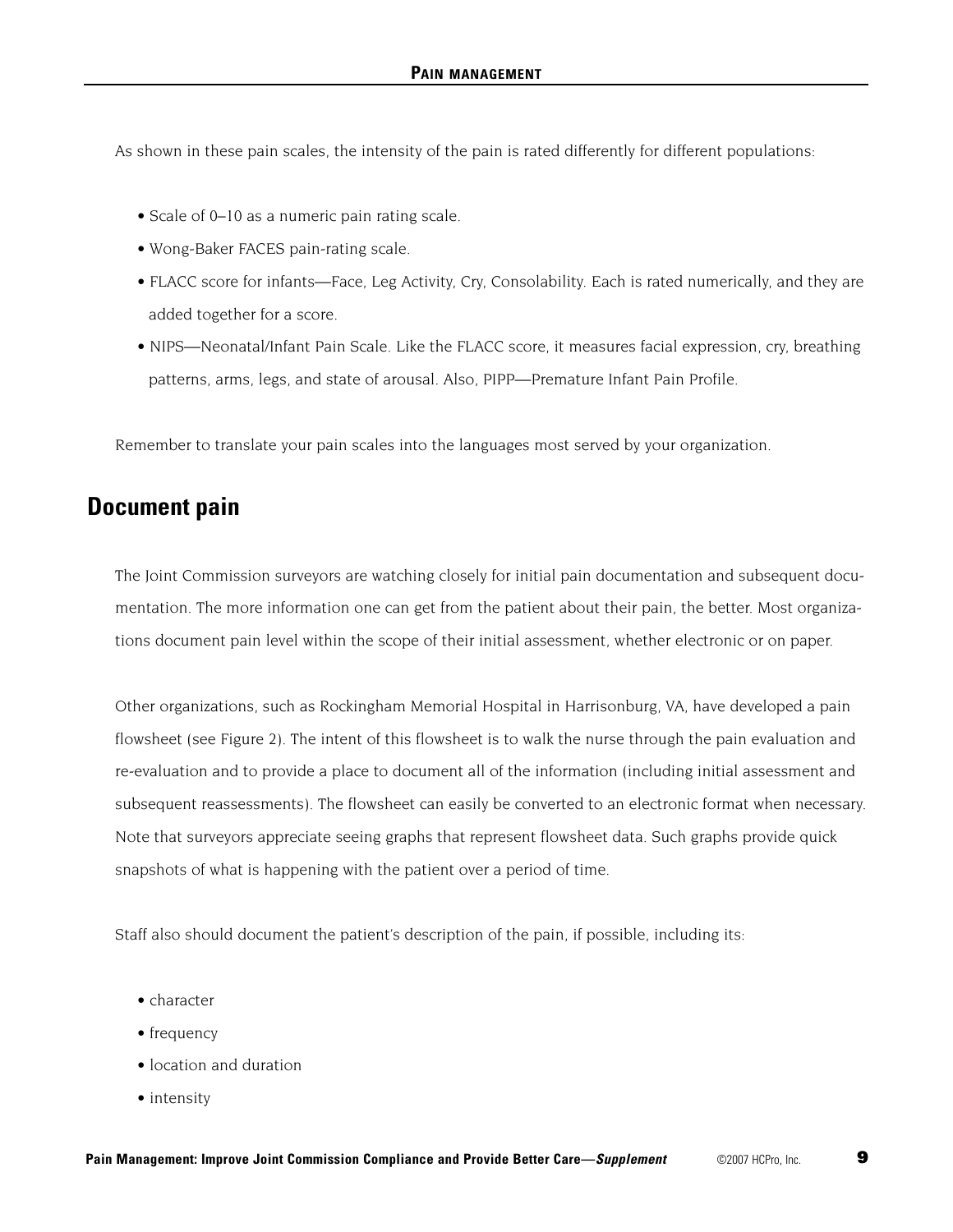Finally, staff should document the patient's goal for his or her pain. Each patient in pain should work with an experienced staff member to set reasonable goals for reducing the pain. Such staff include nursing, rehab, and pharmacists. Collectively, they can work with the patients to identify reasonable goals that specifically address the patient's unique needs. Additionally, patients with pain should have the opportunity to tell staff what helps to alleviate the pain, whether it is pharmacologic or non-pharmacologic. Staff may ask questions such as the following:

- What have you done in the past to help your pain?
- What other kinds of techniques seem to help your pain?
- What makes your pain better?

This information is documented wherever the hospital requires pain documentation. It must be easily accessible so members of the care team can review it.

There are examples included in this chapter of ways to document pain assessments and reassessments for reference.

## **Don't ignore new pain**

Instruct patients who are assessed with no pain to report any occurrence of pain during their care. Onset of new pain could be clinically significant and should be reported to staff immediately. Documenting the location of pain on each assessment can help identify other issues arising with the patient, especially for surgery patients, so be sure to do so. Each nursing shift will make decisions based on this information.

For example, a nurse is assigned to a new patient who is diabetic. At the time of assessment, the patient states that he has some heel pain. The nurse makes note of this pain, refers to a previous assessment, and discovers that no heel pain had ever been reported. The nurse has identified new information that is significant for a diabetic patient, and healthcare providers will need to determine whether a possible ulcer or neuromyopathy is developing. Staff must educate the patient on the importance of reporting new pain and must follow the organization's policy on reassessing the patient's pain level.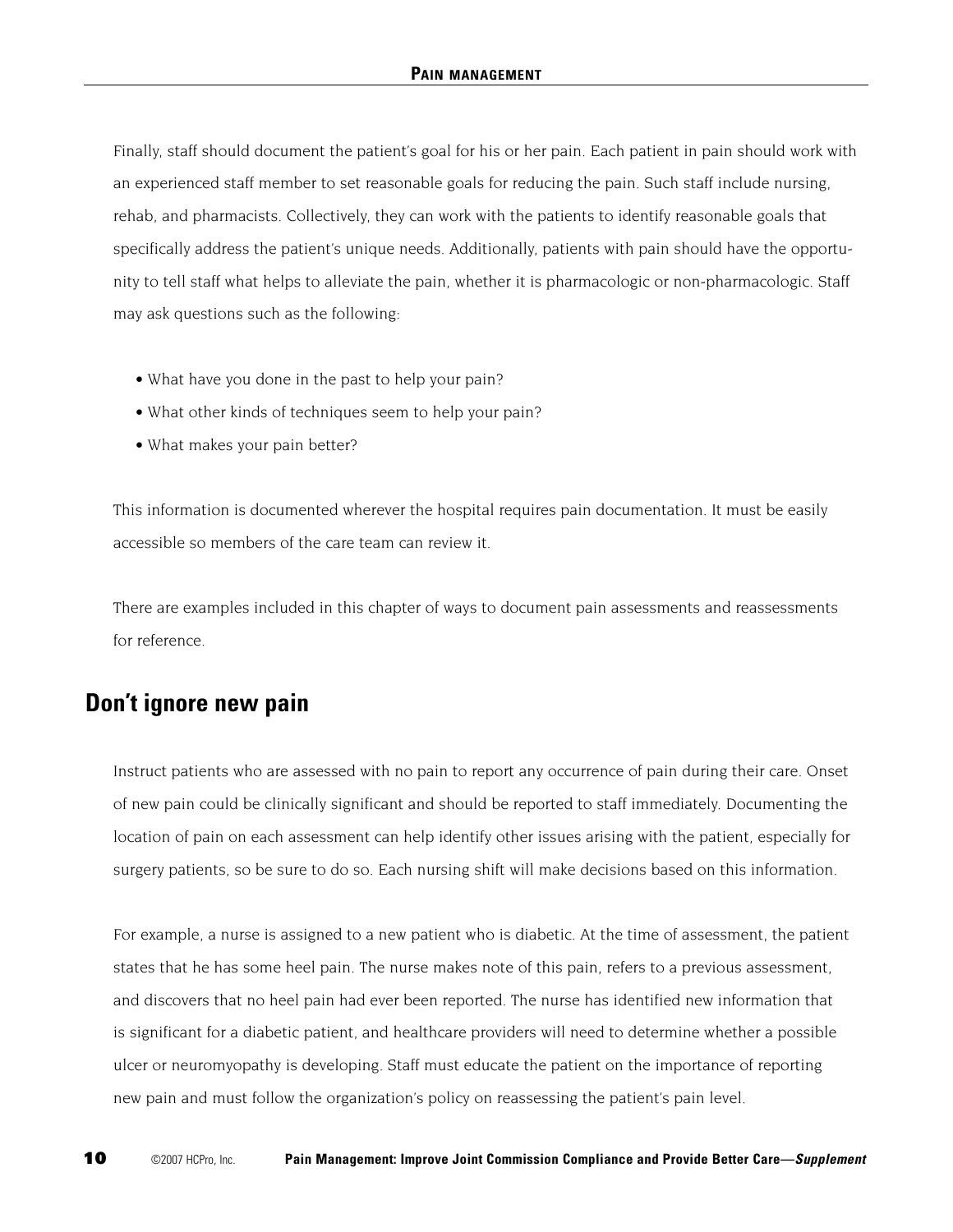## **Medication and pain assessment**

When medication is used to treat pain, assess pain prior to giving the medication and then reassess it to discover the patient's response to the medication. Best practice would be to begin with the least intervention (i.e., start with PO medication) and then move to other choices—IM or IV. If the reported pain score consistently increases without relief, the physician will be notified so treatment decisions can be made. Be sure that policies are not so broad that your staff assess pain at too long of an interval.

Remember to document pain assessments and reassessments and response to medication in the same area of the medical record to make it easy for other staff to reference this information (i.e. pain graph, flowsheet, etc.).

## **Keep next shift informed**

When reporting to the next shift, nurses should prepare to communicate how the patient's pain progressed. In this chronicle, the outgoing staff members should discuss the following:

- What type of pain was assessed
- How the pain was addressed
- What non-pharmacologic methods worked best to alleviate pain, if any
- What pharmacologic methods worked best for relief, if any
- Patient's response to pain medication
- Confirmation that all pertinent information was documented

## **Reassessments**

Surveyors find that initial assessments are generally thorough and easy to find in the medical record.

Most organizations document the first pain assessments on the initial nursing assessment.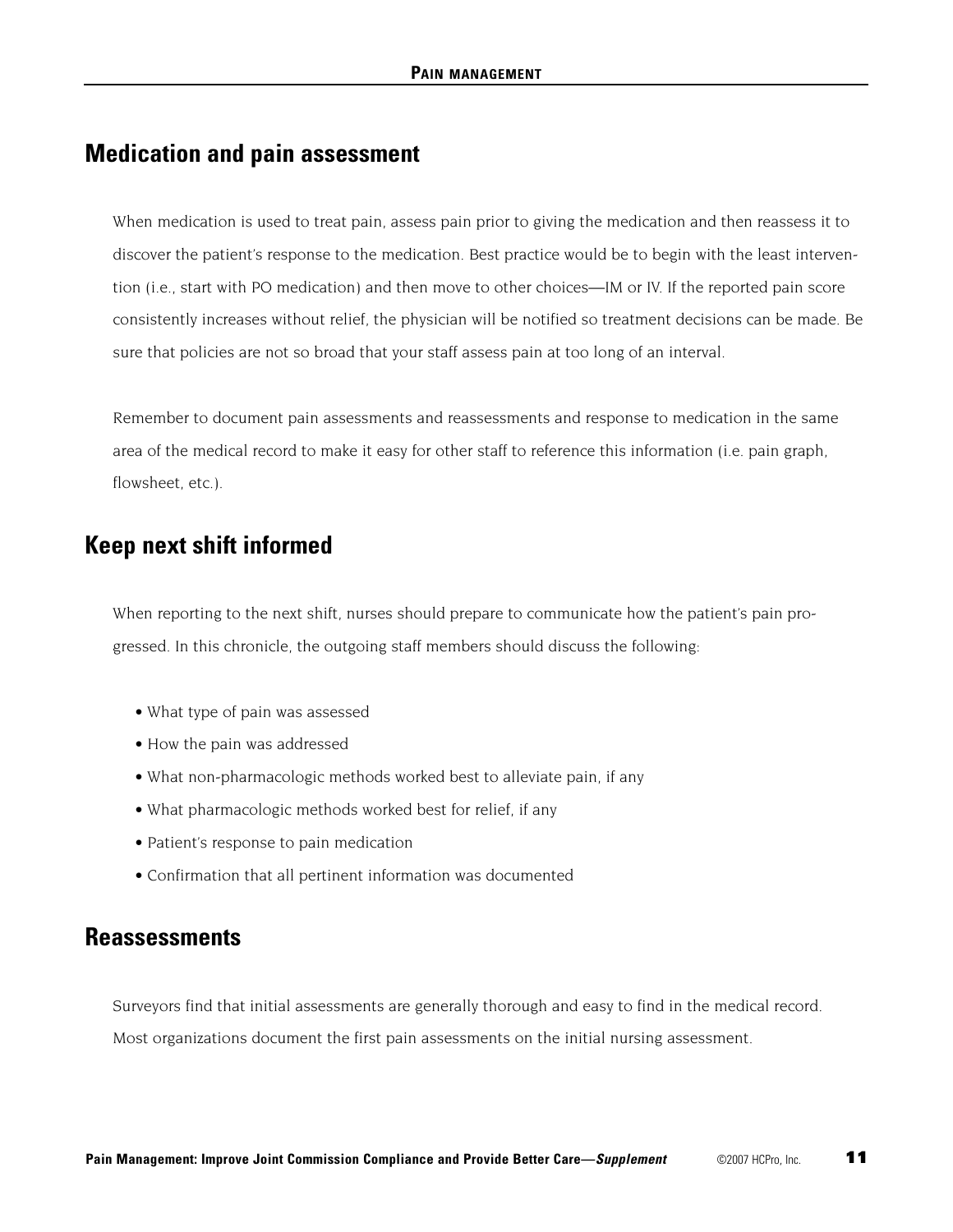## **Figure 2 Pain assessment flow sheet**

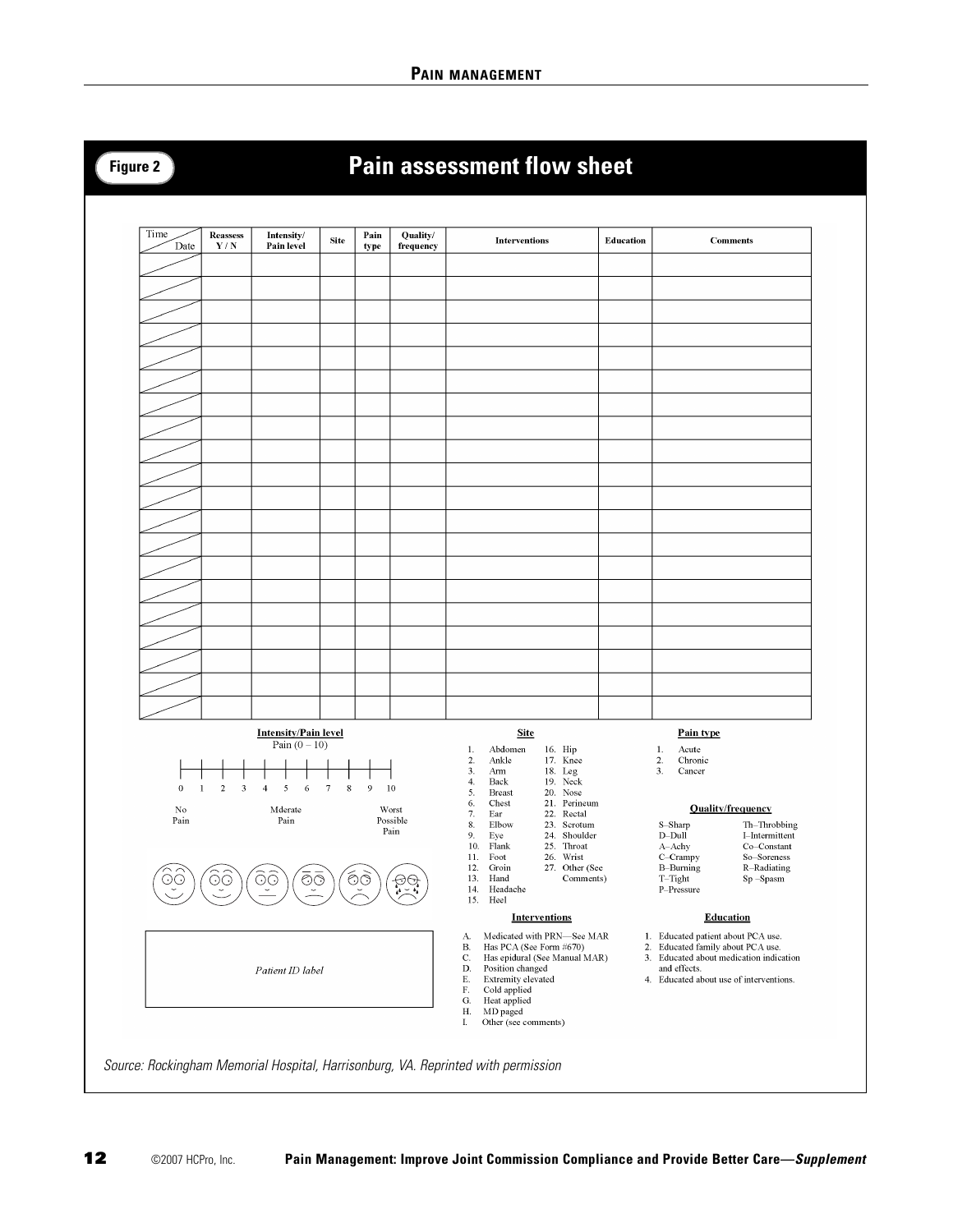The difficult part, however, is tracing reassessment, medications given, and response to pain medication. Therefore, surveyors are drilling down on pain reassessments and timeliness. Consistent charting and location of pain is important, especially for surgery patients. Charting pain management information in the medical record will help other caregivers identify whether other issues arise.

Some computer charting systems can graph pain assessments. If you use such systems, be sure to note on the graph the mechanisms patients use to describe their pain levels. For example, if a patient rates his pain at an 8 upon initial assessment, is medicated, and then on reassessment rates pain at a level of 4, the graph will show the pain score, location, time, and intervention taken to alleviate the pain. If your organization does not have the mechanisms in place to graph the reassessment of pain, consider developing a pain flowsheet. Be sure to include interventions on the flowsheet as well—denote a corresponding code for the interventions, and code it on the manual flowsheet.

Reassessment of inpatients should occur often enough that staff can quickly address patients' pain needs. For example, reassess physician office patients and outpatients at least every visit, and reassess ED patients at least every hour. Although reassessments shouldn't be less frequent than that, they may be more frequent. The reassessment frequency for all patients in all settings may be greater when indicated by patient response or when the condition of the patient changes.

## **What the surveyors look for**

The Joint Commission will survey and score a hospital against the hospital's policies. Therefore, make your policies specific as to how often you expect staff to reassess the patient. Surveyors seem to focus more on the reassessments and the timeliness of the reassessments than on the original pain assessments. Many hospitals reassess every shift—eight to 12 hours—but that may not be often enough. Surveyors want to ensure that healthcare providers assess the patients' pain levels often enough to manage their pain effectively, so hospitals may want to consider modifying their policies to require staff members to assess pain every four hours and when the condition of the patient changes.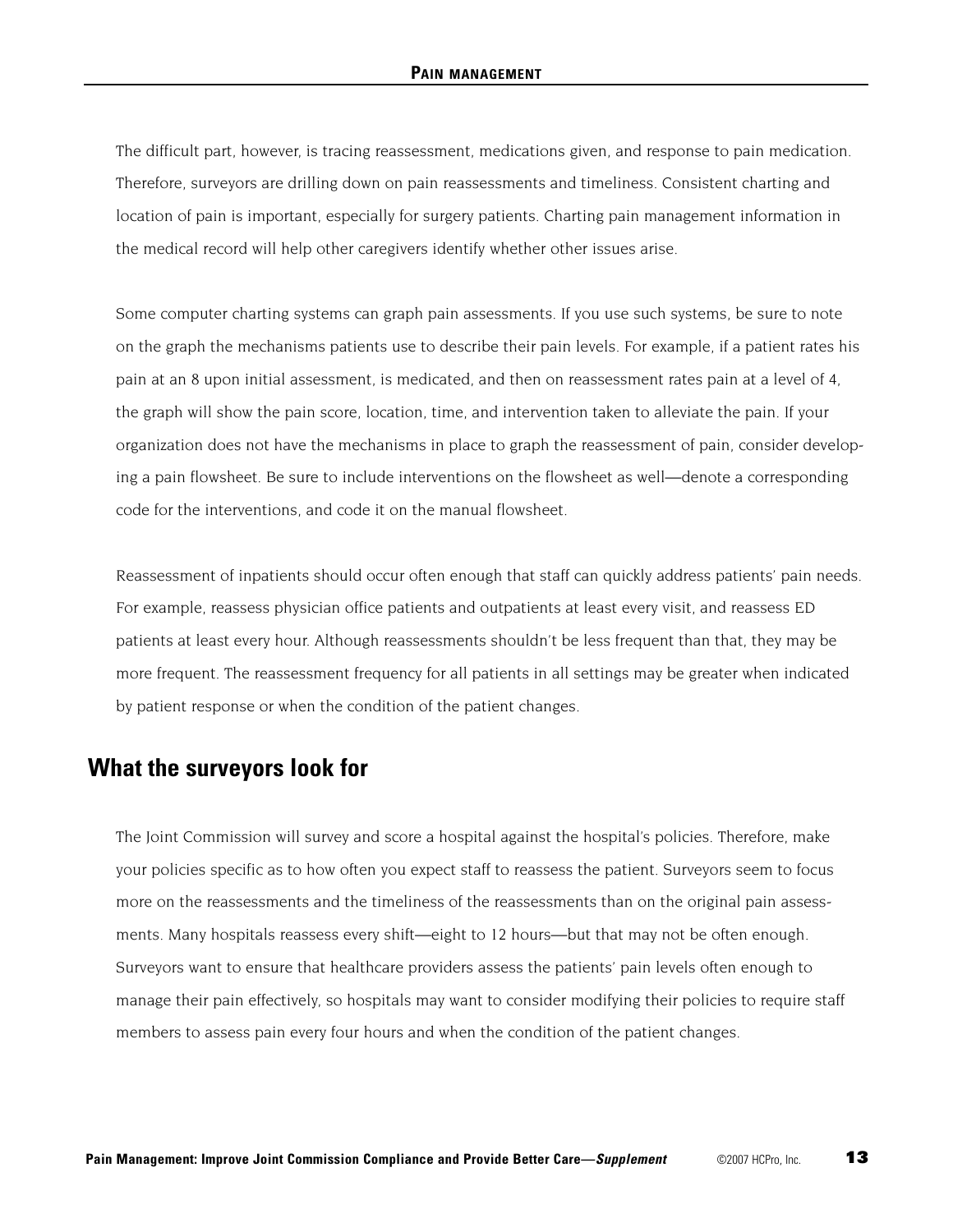| ш<br>п<br>r 4 |  |
|---------------|--|
|---------------|--|

## **Sample Policies**

| Surgical center                                  | Date effective |                                            | Number |
|--------------------------------------------------|----------------|--------------------------------------------|--------|
| Applicable to:<br>Medication/emergency procedure | Title:         | Pain management and assessment of patients |        |
| Revision dates:<br>Review dates:                 |                |                                            |        |

### **Purpose:**

All patients have the right to appropriate assessment and management of pain. All patients are provided the best level of pain control that can be safely managed.

#### **I. Education of patient**

### A. Pre-procedure

Patients and their families are instructed by facility staff on

- 1. pain management being an important part of their care
- 2. pain relief measures will be provided quickly in response to reports of pain
- 3. the pain rating tools that will be used during their stay for evaluating levels of pain
- 4. identifying pain rating (tolerance level) acceptable to patient to perform allowable activities after discharge.

#### B. Post-procedure

Patients and their families are instructed by facility staff on

- 1. managing pain at home, noting frequency of pain, occurrences, intensity, times of medication and relief
- 2. preventative measures to control pain and specific management options
- 3. use of drugs and controlling their common side effects
- 4. when to contact their physician for further assistance

#### **II. Assessment**

A. All patients will be initially assessed for pain upon admission

- B. Patients identified with pain will be further assessed for location, intensity, and character of pain
- C. Regular assessments take place until the problem is resolved
- D. To facilitate rating pain intensity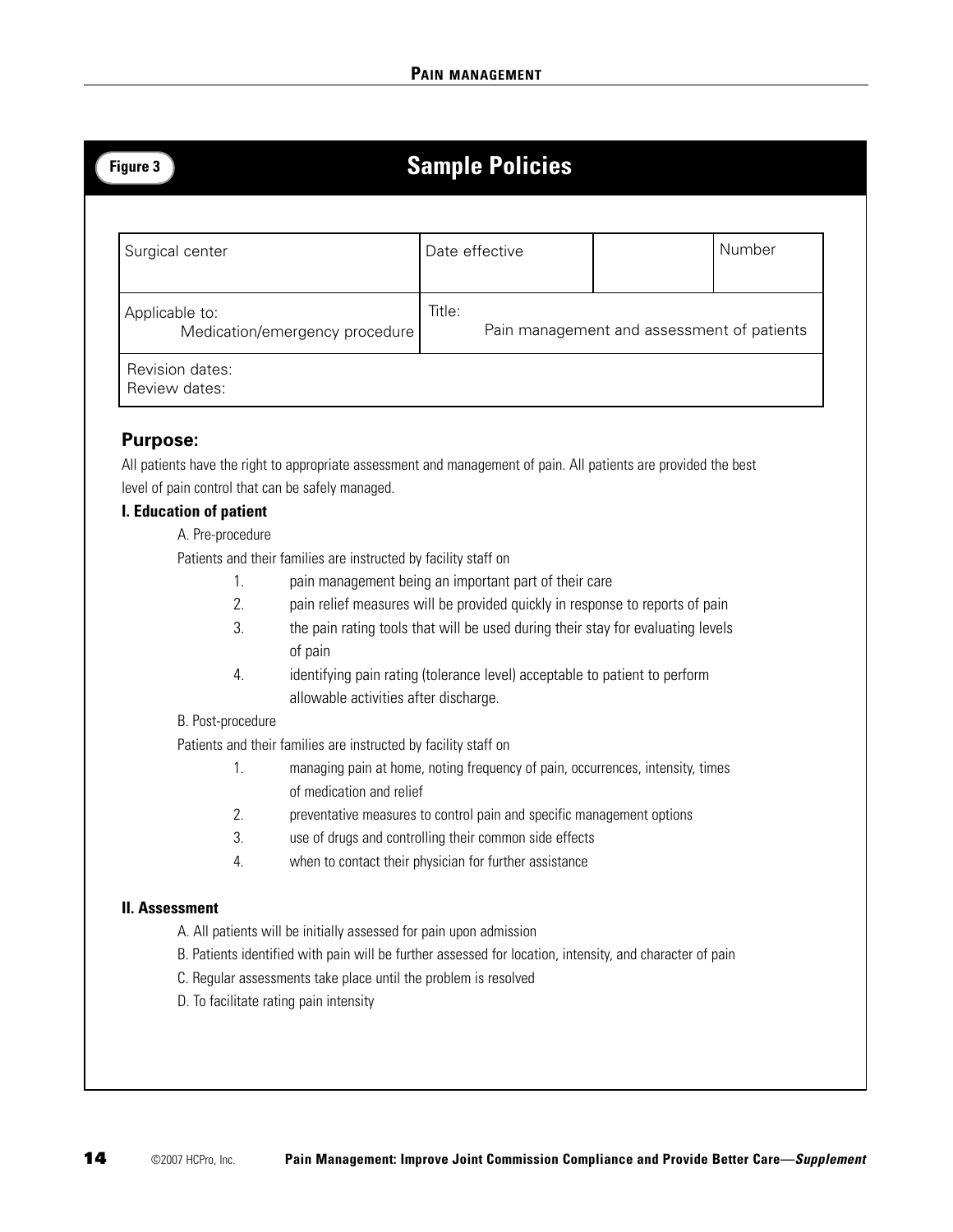|                                  | The numerical 0-10 scale will be used to select pain with 0 as "no pain" and 10 as "worst possible pain." |                                                 |   |              |                                                                       |                              |                |            |          |                                                                                                                 |
|----------------------------------|-----------------------------------------------------------------------------------------------------------|-------------------------------------------------|---|--------------|-----------------------------------------------------------------------|------------------------------|----------------|------------|----------|-----------------------------------------------------------------------------------------------------------------|
| <b>Numerical scale:</b>          | $\Omega$                                                                                                  | 2<br>$\mathbf{1}$                               | 3 | 4            | 5                                                                     | 6                            | $\overline{7}$ | 8          | 9        | 10                                                                                                              |
|                                  |                                                                                                           |                                                 |   |              |                                                                       |                              |                |            |          |                                                                                                                 |
|                                  | No<br>Pain                                                                                                |                                                 |   |              |                                                                       |                              |                |            | Possible | Worst<br>Pain                                                                                                   |
|                                  | the numerical scale.                                                                                      |                                                 |   |              |                                                                       |                              |                |            |          | The Wong-Baker FACES pain rating scale (smile-frown) will be used for the population unable or unwilling to use |
|                                  |                                                                                                           | $\Omega$                                        |   | $\mathbf{1}$ |                                                                       |                              |                |            |          |                                                                                                                 |
| <b>FLACC:</b><br><b>Category</b> | Infants and preverbal children will be assessed via behavioral observation (FLACC scale)                  | No Hurt                                         |   | Hurts        | $\overline{2}$<br>Hurts<br>Little Bit Little More Even More Whole Lot | 3<br>Hurts<br><b>Scoring</b> |                | 4<br>Hurts |          | 5<br>Hurts<br>Worst                                                                                             |
|                                  |                                                                                                           | $\pmb{0}$                                       |   |              | 1                                                                     |                              |                |            |          | $\mathbf{2}$                                                                                                    |
| Face                             | or smile                                                                                                  | No particular expression                        |   |              | Occasional grimace or frown,<br>withdrawn, disinterested              |                              |                |            |          | Frequent to constant quiver-<br>ing chin, clenched jaw                                                          |
| Legs                             |                                                                                                           | Normal position or relaxed                      |   |              | Uneasy, restless, tense                                               |                              |                |            |          | Kicking, or legs drawn up                                                                                       |
| <b>Activity</b>                  |                                                                                                           | Lying quietly, normal<br>position, moves easily |   | forth, tense | Squirming, shifting back and                                          |                              |                |            |          | Arched, rigid or jerked                                                                                         |
| Cry                              |                                                                                                           | No cry (awake or asleep)                        |   |              | Moans or whimpers; occa-<br>sional complaint                          |                              |                |            |          | Crying steadily, screams or<br>sobs, frequent complaints                                                        |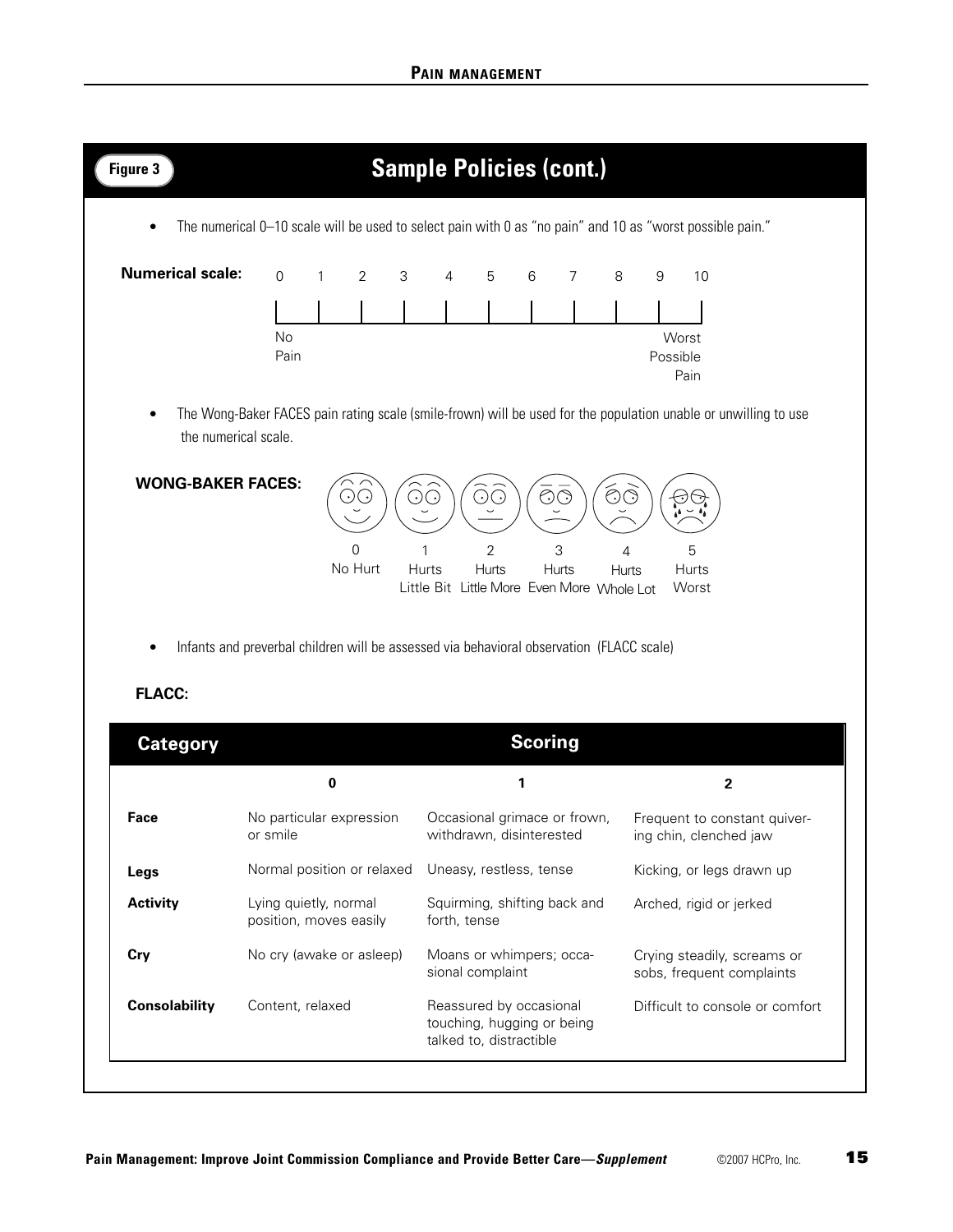## **Figure 3 Sample Policies (cont.)**

#### **III. Intervention**

- A. If pain is rated >4 or is unacceptable to the patient (causing them to desire pain relief measures, regardless of the rating), there will be an intervention to reduce the pain.
- B. Patient is assessed for drug allergies and physician orders are reviewed for appropriate medication orders and appropriate time of dose administration prior to giving.
- C. Evaluate effectiveness of pain medication with the same pain intensity scale used prior to intervention.
- D. Continue interventions as prescribed and applicable to the patient's needs for relief. When interventions ordered prove unsuccessful, the anesthesiologist is notified for PACU patients, and the surgeon for patients in RCC.

#### **IV. Documentation**

- A. The initial pain assessment is documented on the appropriate record pre-procedure.
- B. Subsequent assessments of pain post-procedure, the interventions, and patient response to treatment are documented on the appropriate record, usually the post-op record. Pain should also be assessed prior to discharge.
- C. Post-procedure pain management instructions are provided on the discharge instructions.
- D. Post-op call will reflect patient response on pain assessment questions during the follow-up after discharge.

#### **V. Staff education**

A. A yearly inservice will be provided for nursing staff on pain assessment and management, including psychosocial, cultural, and spiritual diversity, and if indicated, need for referral for unresolved pain or continued pain treatment.

#### **VI. Patient satisfaction**

- A. During the post-op call, the staff will collect data from the patient on the effectiveness of their pain management.
- B. The patient has the opportunity to respond on a mailed patient satisfaction survey with any comments regarding their pain management

#### **VII. Performance improvement**

The surgical center will monitor the way pain is managed through the performance improvement program.

Source: Rockingham Memorial Hospital, Harrisonburg, VA. Reprinted with permission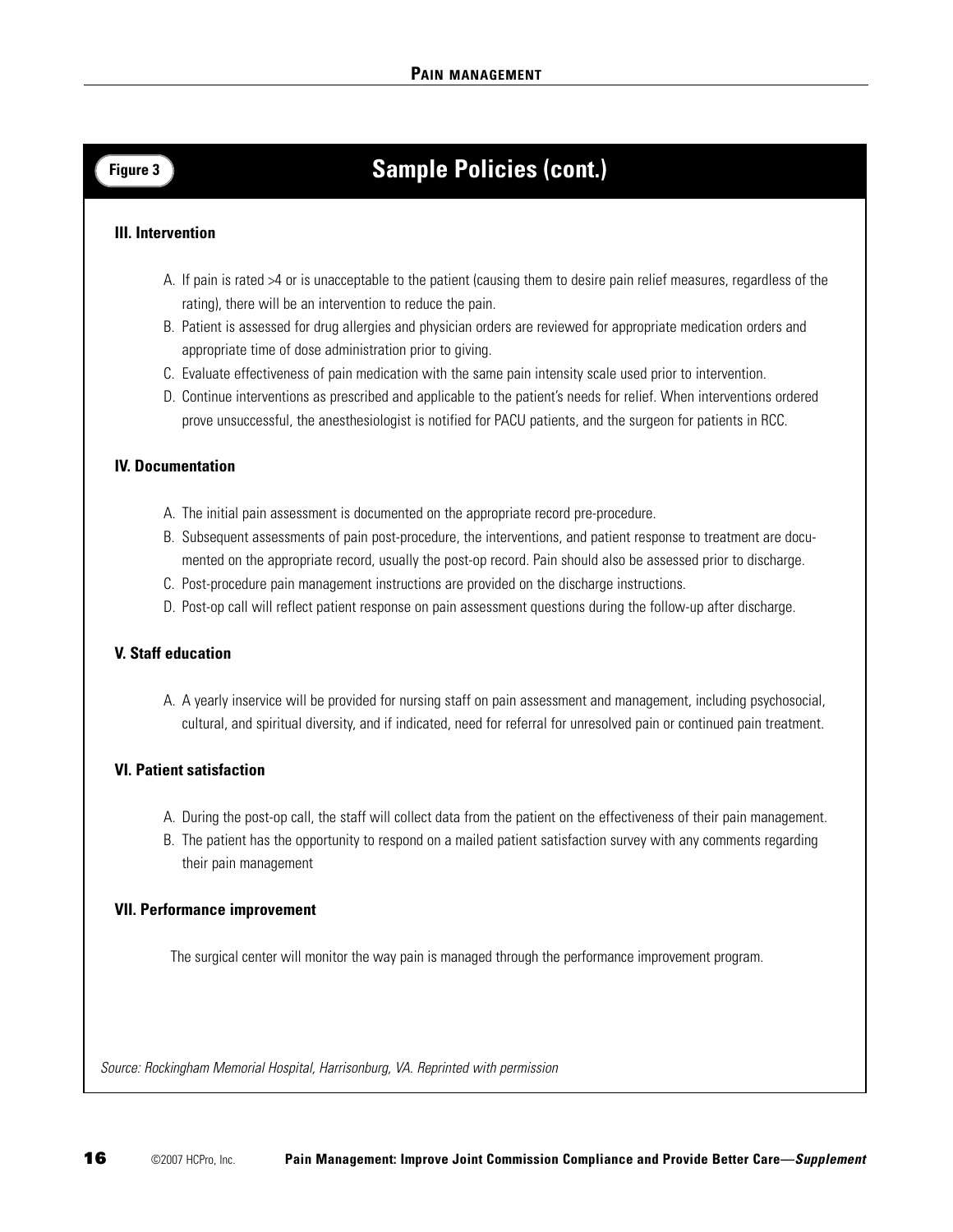Remember that surveyors won't scrutinize pain management more closely in any particular department. Your program must be consistent throughout the organization.

## **Universal goals of pain management**

When patients experience pain, staff must work diligently to manage it and to perform reassessments, review patients' records, and discuss a plan with the physician. Patients heal better and develop less anxiety if their pain can be relieved. Therefore, the healthcare team needs to do whatever they can to address the patient's pain. Staff should be encouraged to use all resources available to them, including the expertise of other staff.

For example, consult your organization's rehabilitation staff, who are familiar with treating regular pain in patients. They can provide advice on alternatives for patients who experience break-through pain (i.e., pain that returns before another dose of medication can be administered). For example, if a patient is on a PCA pump and still experiences pain before the next dose, some physicians may order a PRN medication to be given.

You also could schedule a pharmacist to consult with the patient's treatment team. Pharmacists have the expertise needed to make recommendations to physicians regarding the patient's pain medication regimen. They have resources available to them about the most effective methods of pain control and how different methods interact with one another. Staff must feel comfortable talking to physicians and other disciplines about patients who are in pain, and physicians must be open to staff's suggestions.

The treatment team must consider the patient's mental status as well and decide whether a consult by a behavioral health specialist may be appropriate.

#### **Non-pharmacologic methods of pain control**

Also use non-pharmacologic methods to assist patients with their pain. Some examples may include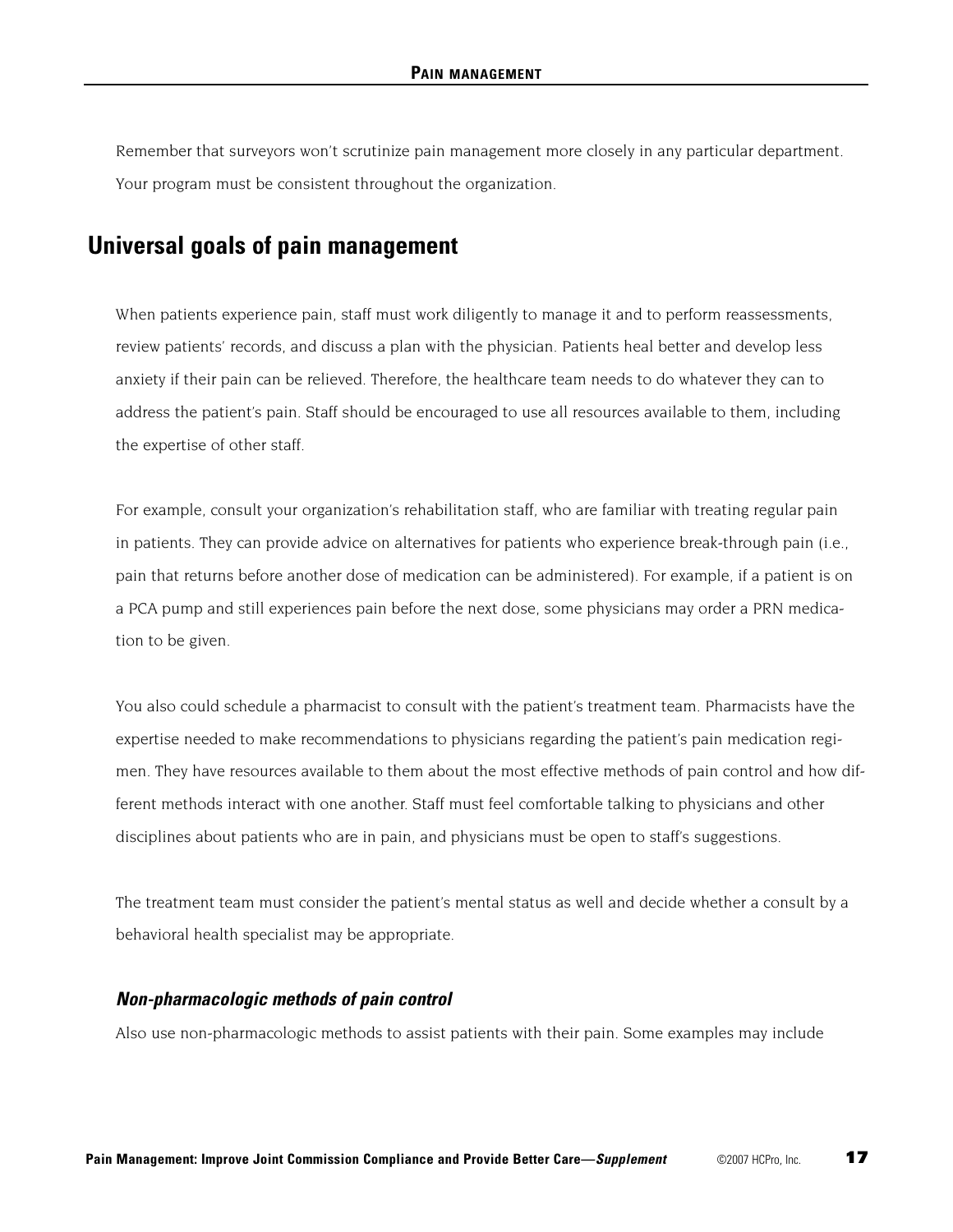- massage
- repositioning
- music therapy
- support from a loved one
- holding a young child and rocking

Consider a holistic approach to pain management, too, especially for those patients with chronic pain. Approach complete pain management with an inter-disciplinary team effort, starting with the patient and including the nurse, physician, pharmacist, rehab staff, and other members of the treatment team. Include in patients' pain goals a plan for post discharge, especially for chronic pain. The plan may include a referral to a pain clinic or other therapies. Be sure that discharge instructions include pain management techniques that can be used in the home setting.

For example, a patient was admitted to the hospital to receive IV antibiotics for cellulites related to ulcers on his hands from the use of his wheelchair. This patient is permanently in a wheelchair and has multiple hand, arm, and leg deformities from birth. Because of his condition, the patient has chronic pain and has been on multiple pain medications. When admitted to the hospital, the patient continually complained of pain with no relief and wanted to leave against medical advice (AMA) before his treatment was finished. On one occasion, the nurse told the patient that they were doing more for him at the hospital than he could do at home. The patient replied to her that he could do more for his pain at home than they were doing in the hospital.

This nurse asked him what he could do differently (or better) at home. He stated that he has a softer bed at home and that he is more mobile, does puzzles, and plays video games. He generally does things that would distract him from the pain. Based on this conversation, the nurse made arrangements for him to be discharged to home with home IV antibiotics.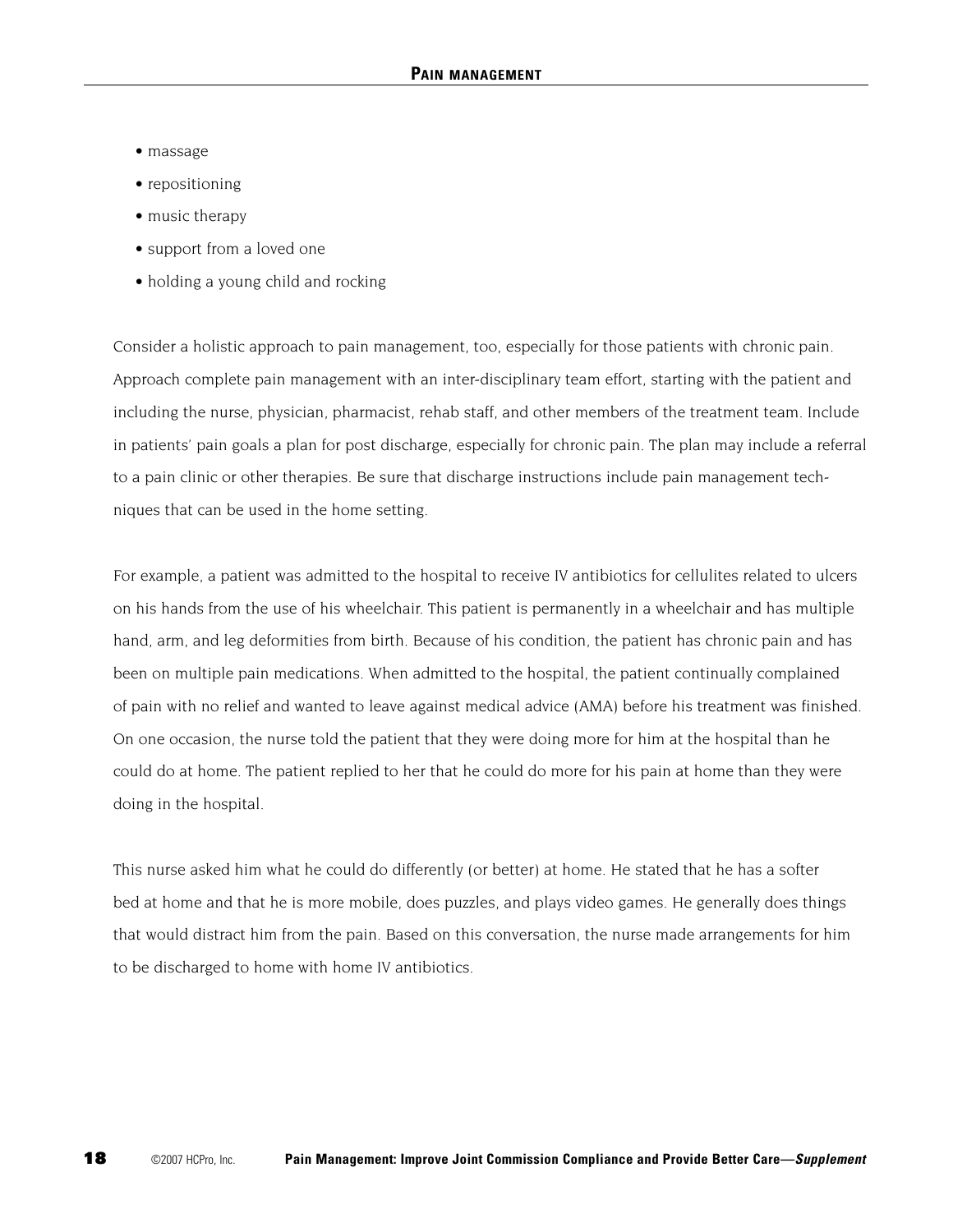## **Review your program**

Review the plan periodically to ensure that it is working effectively. An ideal way to review your processes is to include the patient in the review, and hospital surveys often include a question about pain management for that reason. Additionally, include the users in various settings to help identify barriers in the process, such as staff's timeliness in referrals. If nursing requests that a physician write an order for a rehab consult, the physician waits 24 hours to do so, and then it takes rehab another 24 hours to conduct the consult, the referral is probably not timely enough.

Organizations must develop meaningful monitors to measure the effectiveness of their pain management program. First, begin with the patient's response to hospital survey questions. Second, complete ongoing chart reviews to determine the quality of staff's assessments and reassessments. Concurrent chart review is a good way to ensure that staff are consistently documenting reassessments. By keeping up with chart reviews, you can make immediate interventions to correct or educate staff about your pain management program. In addition, by doing concurrent chart review, the organization will be continually prepared for a THE JOINT COMMISSION survey.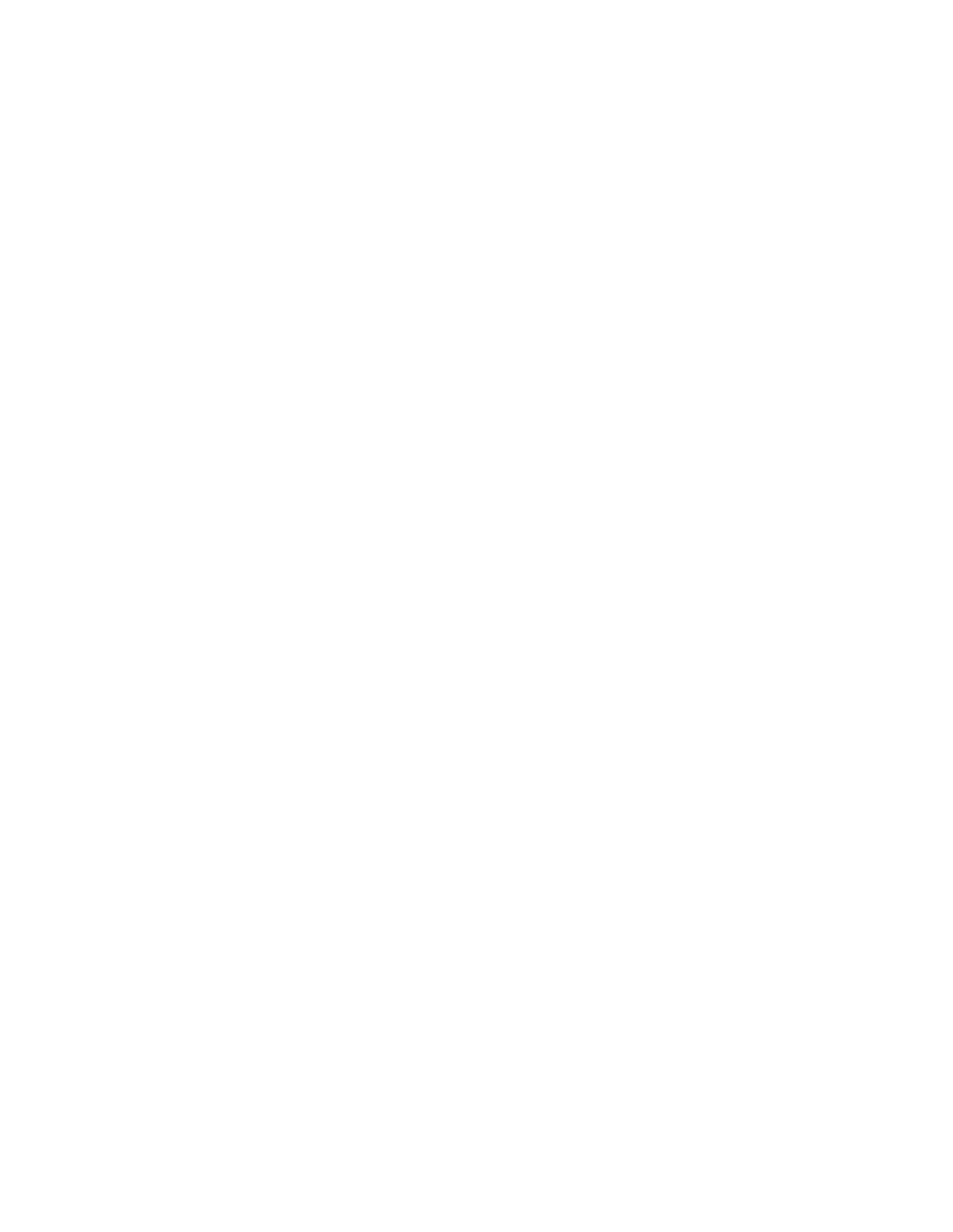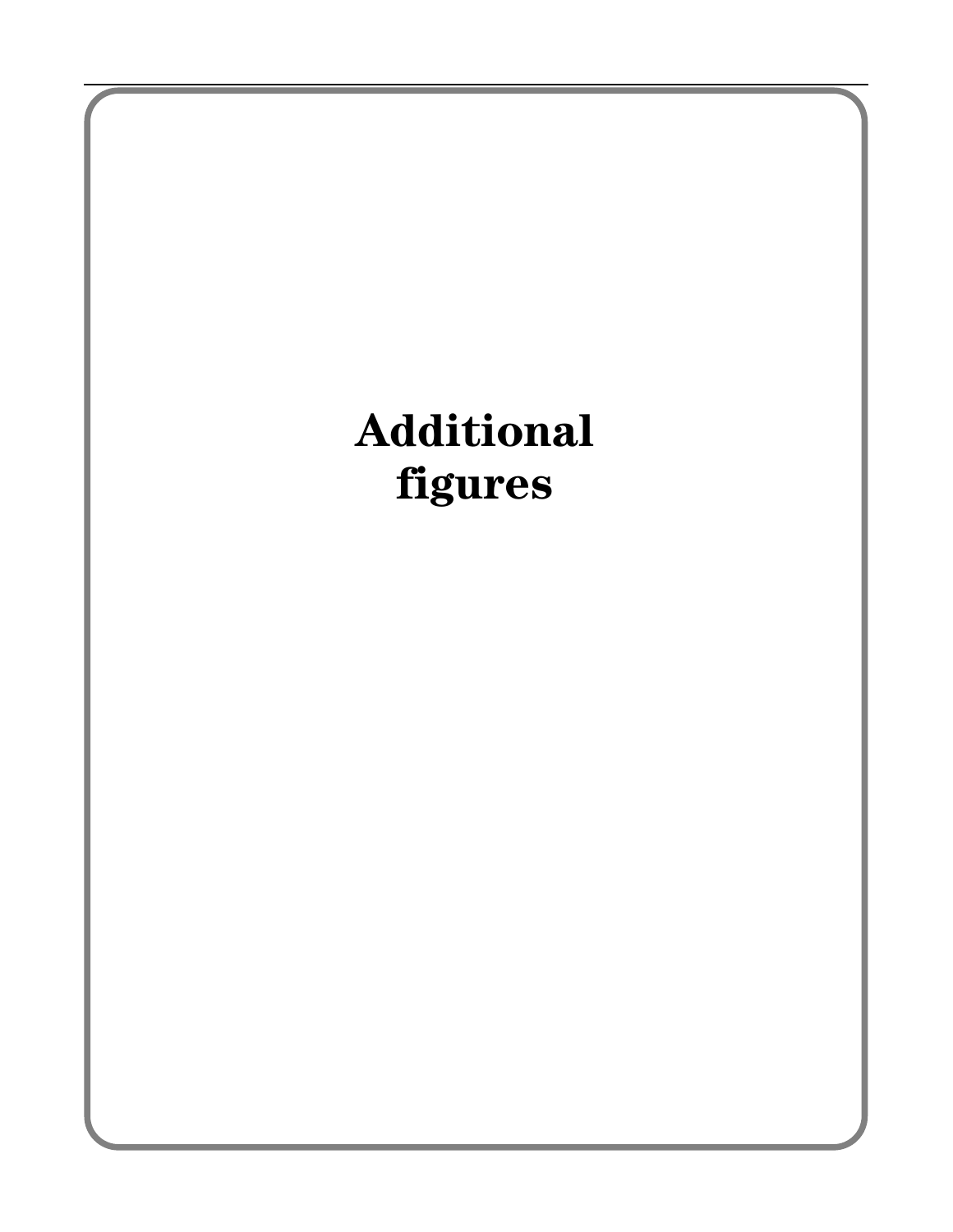## **Figure 4 Patient care policy Policy statement Patient care policy Title: Pain management**  Policy number: Origination date: Effective date:

It shall be the policy of this medical center to provide effective pain management for patients by

- 1. informing patients of the importance of effective pain management in their care
- 2. assessing for pain
- 3. intervening when pain is identified

## **Purpose of policy**

To provide guidelines for pain assessment, management, reassessment, and documentation

## **Entities to which this policy applies**

This medical center

## **Definition of terms**

**Assessment—the collection and analysis of subjective and objective data about the patient's health problem.**

**Pain—whatever the patient says it is, existing wherever he or she says it does. For those patients who cannot verbally express pain, pain is defined by behaviors/physiologic parameters assessed by the healthcare team/family.**

**Reassessment—a reevaluation of the analysis of subjective and objective data about the patient's health problem.**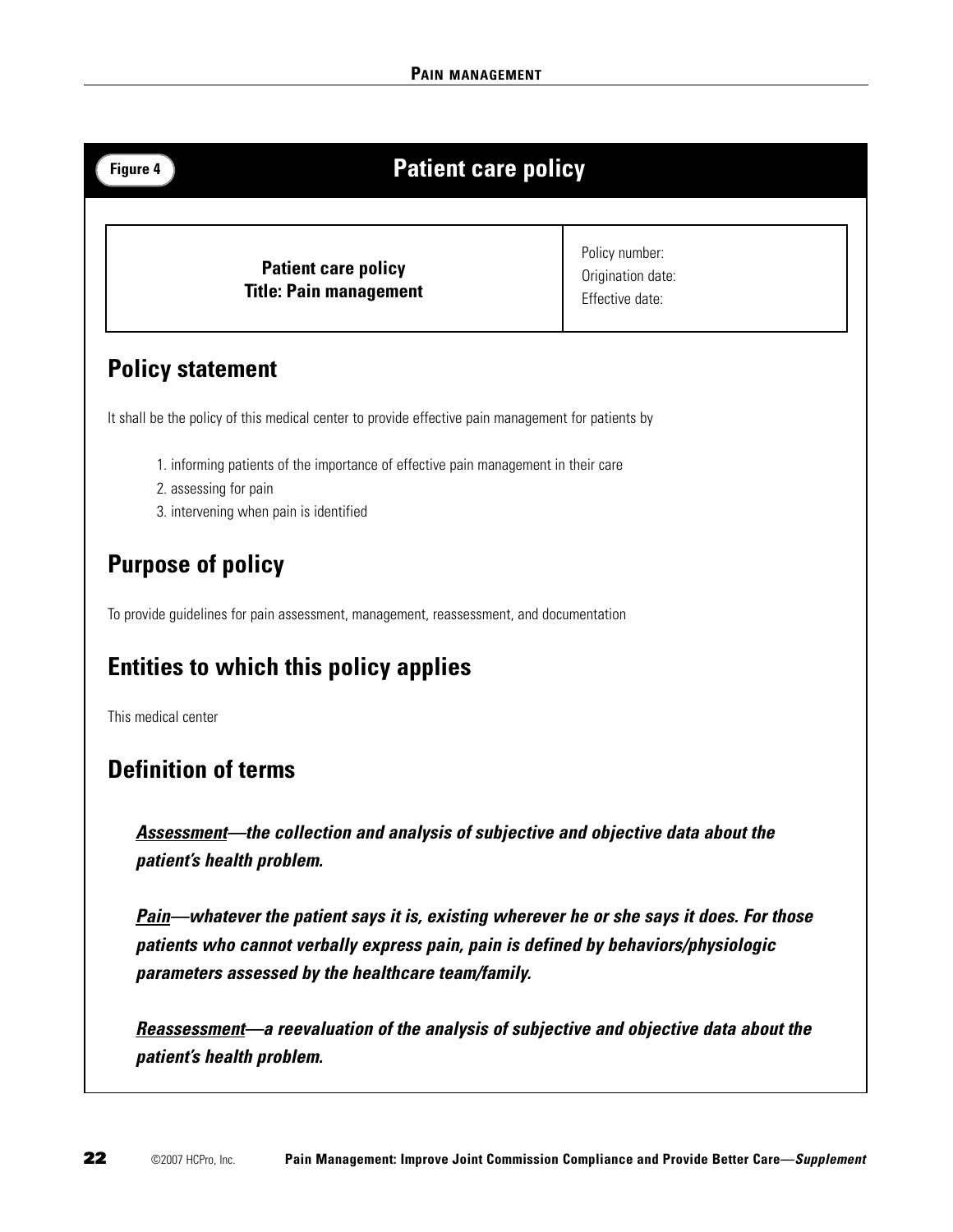## **Figure 4 Patient care policy (cont.)**

## **Procedure**

#### **A. Plan of care**

- 1. Based upon the initial and ongoing patient assessment, the physician, registered nurse, pharmacist, and therapist, as appropriate, in collaboration with the interdisciplinary care team, ensures that pain management interventions are incorporated into the individualized plan of care.
- 2. Response to medication/therapies is assessed and the plan is revised as necessary to provide effective pain management.
- 3. Whenever pain is anticipated (e.g., post-surgical/post-procedural/post-trauma), measures will be initiated to reduce the patient's pain and discomfort.
- 4. Pain management includes both pharmacological and nonpharmacological interventions. Nonpharmacological interventions may include the following:
	- a. Repositioning
	- b. Massage
	- c. Feeding
	- d. Guided imagery
	- e. Verbal support
	- f. Music therapy
	- g. Holding/rocking
	- h. Hot application
	- i. Toileting/diapering
	- j. Cold application
	- k. Distraction
	- l. Significant other present
	- m. Adjustment of environment
	- n. Meditation
	- o. Emotional support
	- p. Prayer
	- q. Play
	- r. Hypnotherapy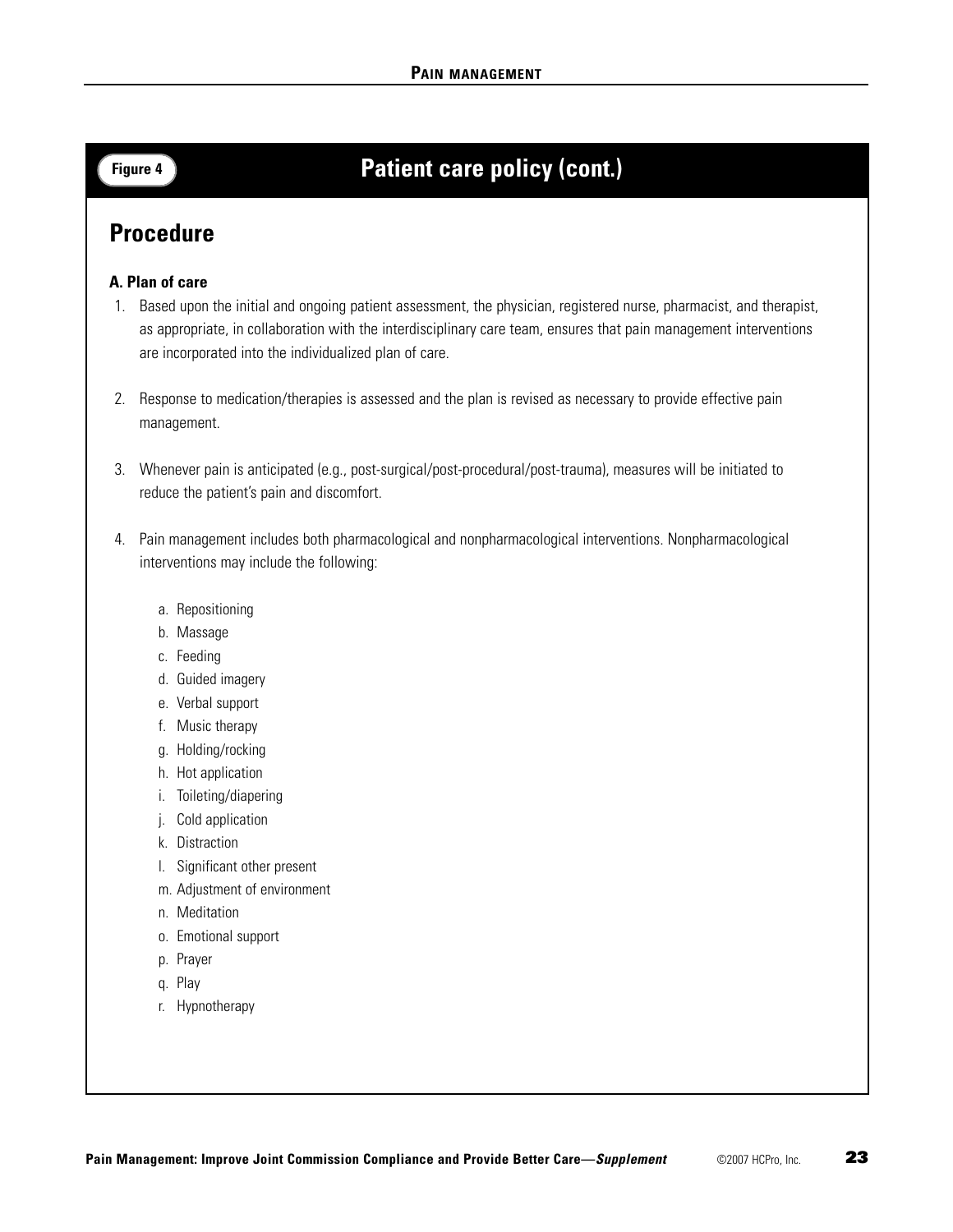## **Figure 4 Patient care policy (cont.)**

#### **B. Assessment**

- 1. Pain assessment shall be done using age-appropriate pain scales.
	- a. Adult patients will be assessed using the 1–10 numeric pain scale.
	- b. Pediatric patients will be assessed using the Wong-Baker FACES scale.
	- c. Infants and nonverbal pediatric patients will be assessed using the FLACC scale.
	- d. Neonates and premature pediatric patients will be assessed using the Premature Infant Pain Profile (PIPP) scale.
- 2. The patient's diagnosis, behavior, and physiological factors contributing to pain will be considered. Behavioral assessment includes the following:
	- a. Body positioning, such as
		- guarding
		- cradling of limb
		- clenching of hands
	- b. Muscle rigidity
	- c. Restlessness
	- d. Facial expressions, such as
		- grimacing
		- tightening of jaw
	- e. Sweating
	- f. Pallor
	- g. Dilated pupils
	- h. Moaning, crying, or screaming
- 3. Assessment and documentation of the presence or absence of pain specific to the growth and development of the patient is done upon admission/visit to this medical center and, when pain is present, shall include
	- a. location
	- b. quality
	- c. intensity
	- d. duration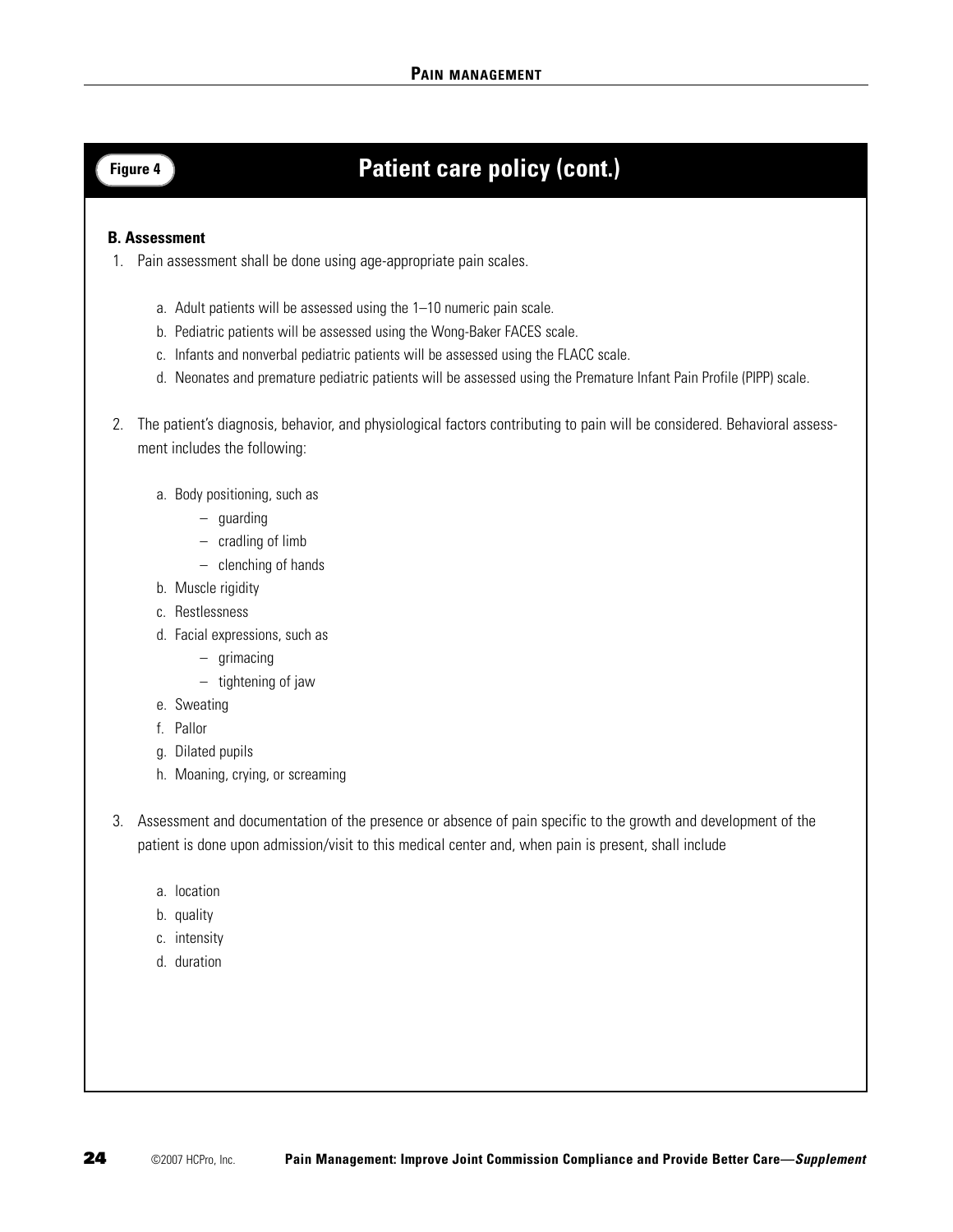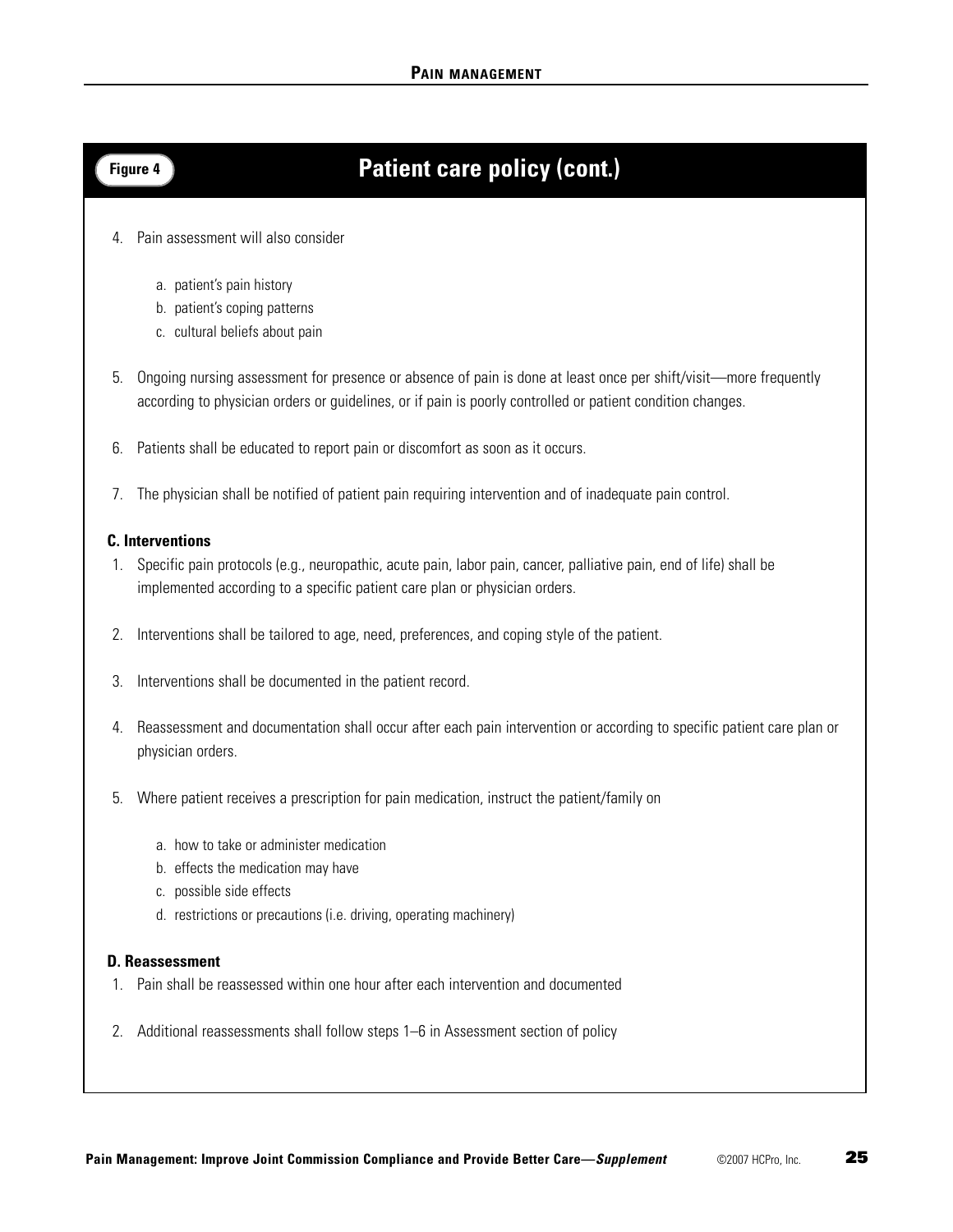## **Figure 4 Patient care policy (cont.)**

#### **E. Pharmacologic management of pain policies**

- 1. Patient-controlled analgesia
- 2. Epidural narcotic infusion

#### **F. Documentation**

- 1. Document pain assessment, interventions, patient's response, and instructions/education as indicated
- 2. Document any medications administered for pain control, include drug name, dose, route, and time administered
- 3. For specific documentation related to PCA medications or epidural/CADD pump medications, please refer to applicable policy in the Patient Care (PC) section of Patient Care Services P&P manual

#### **G. Education**

- 1. Educate patients and family that pain management is an important aspect of their individual treatment and encourage them to discuss pain with their caregivers and physicians. Patient's education may include
	- a. pain relief (pharmacological and nonpharmacological) measures
	- b. decision on the duration and intensity of pain they are willing to endure or tolerate
- 1. Educate patients on the need for effective pain management based on the patient's assessed pain management needs at the time of discharge.

#### **H. Outcomes**

- 1. In order to improve patient care and identify opportunities for improvement, the organization collects, aggregates, and analyzes data for trends on an ongoing basis
- 2. Based on trends and information, the organization will initiate and implement changes as needed to improve pain management outcomes continuously

\_\_\_\_\_\_\_\_\_\_\_\_\_\_\_\_\_\_\_\_\_\_\_\_\_\_\_\_\_\_\_\_\_\_\_\_\_\_\_\_\_ \_\_\_\_\_\_\_\_\_\_\_\_\_\_\_\_\_\_\_\_\_\_\_\_\_\_\_\_\_\_\_\_\_\_\_\_\_\_\_\_\_

#### **Approved by:**

Administrator, oncology and research Senior vice president, medical affairs Chief nursing officer

Source: Rockingham Memorial Hospital, Harrisonburg, VA. Reprinted with permission.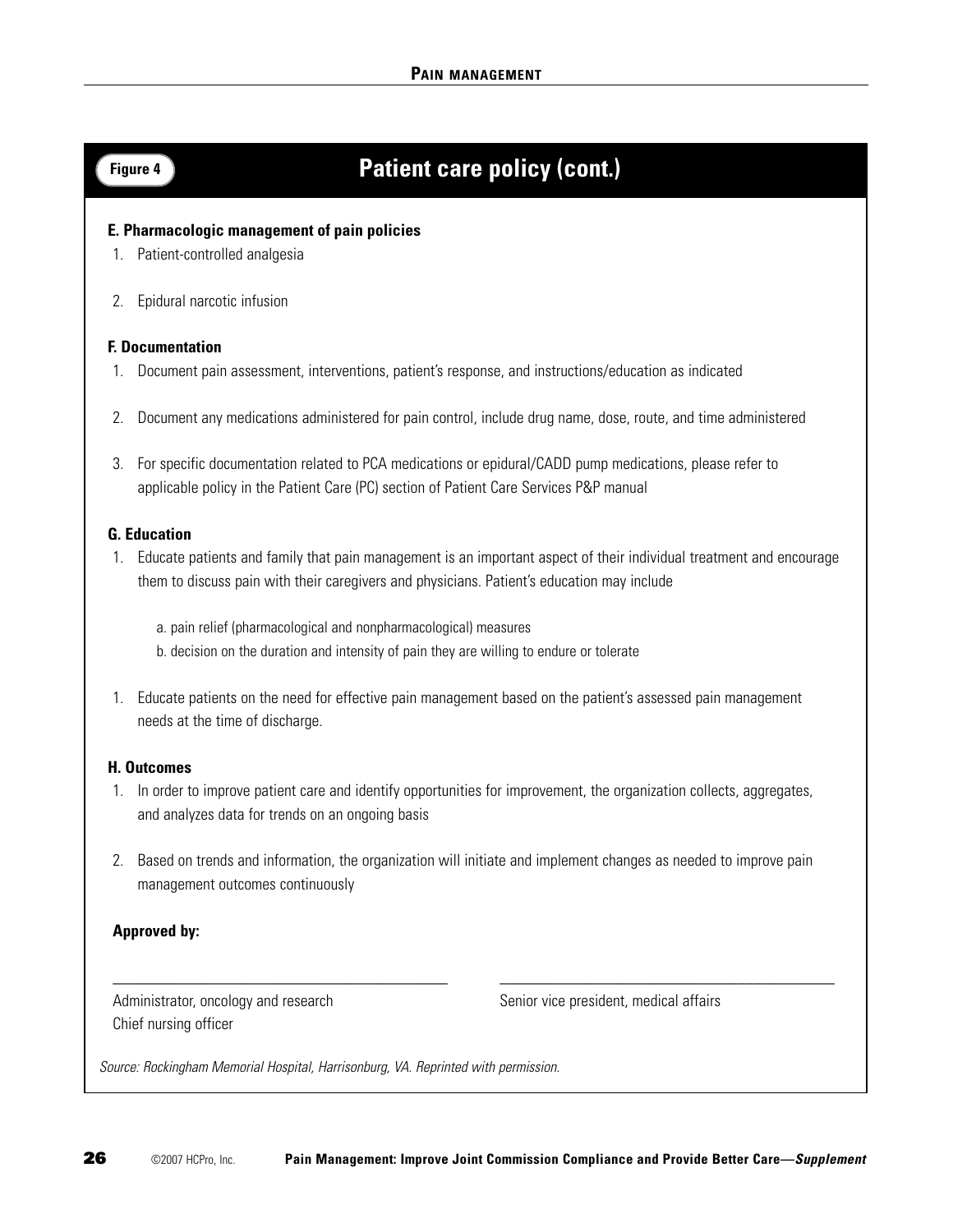## **Figure 5 Policy: Pain management**

### **Policy statement:**

The hospital recognizes that pain can be a common part of the patient experience. Unrelieved pain has adverse physical and psychological effects. The patient's right to pain management is respected and supported. Services for patients are provided in such a way as to respect and foster their sense of dignity, autonomy, positive self-regard, civil rights, and involvement in their own care. The ethical obligation to assist with pain management and relief of suffering is at the core of a healthcare professional's commitment. Pain is to be defined by the patient.

#### **Legal/regulatory reference:** The Joint Commission

#### **Process**

- 1. Patients will be involved in all aspects of their care, including managing pain effectively. Patients at the hospital can expect information about pain and pain relief measures from
	- 1.1 staff who are concerned and committed to pain prevention and management
	- 1.2 health professionals who respond quickly to reports of pain
	- 1.3 current pain management therapies
	- 1.4 staff competent in pain assessment and management
- 2. Patient responsibilities: The following patient responsibilities will be explained to the patient:
	- 2.1 Ask what to expect regarding pain and pain management
	- 2.2 Discuss pain relief options with the healthcare team
	- 2.3 Ask for pain relief when pain first begins
	- 2.4 Help the healthcare team assess the pain
	- 2.5 Tell the healthcare team when pain is not relieved
	- 2.6 Tell the healthcare team when concerned about any pain medications being taken
- 3. Patients have the right to appropriate assessment and management of pain. This includes the following:
	- 3.1 Initial assessment and regular reassessment of pain (consider pain assessment as important as assessing vital signs)
	- 3.2 Reassessment after each pharmacological and nonpharmacological intervention
	- 3.3 Education of relevant providers in pain assessment and management
	- 3.4 Education of patients and families, when appropriate, regarding their roles in managing pain as well as the potential limitations and side effects of pain treatments
	- 3.5 After considering personal, cultural, spiritual, and/or ethnic beliefs, communication to patients and families that pain management is an important part of care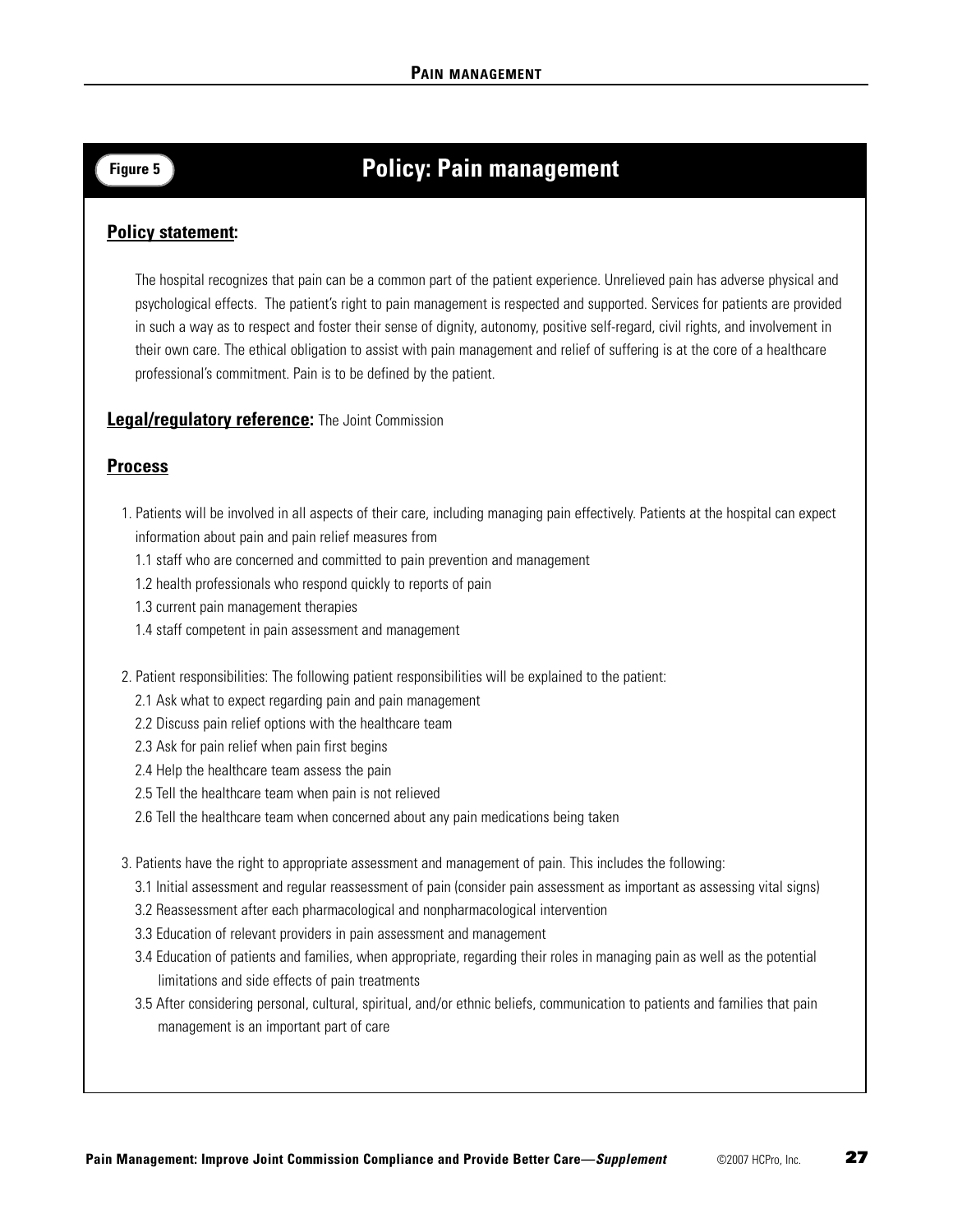

## **Figure 5 Policy: Pain management (cont.)**

4. Pain is assessed and documented in all patients. The assessment for pain includes the following elements:

- 4.1 Pain intensity
- 4.2 Location
- 4.3 Quality, patterns of radiation, character
- 4.4 Response to medication, duration, variation and patterns
- 4.5 Alleviating and aggravating factors
- 4.6 Present pain management regimen and effectiveness
- 4.7 Pain management history
- 4.8 Physical exam/observation of pain site
- 5. The hospital collects outcome data to monitor the appropriateness and effectiveness of pain management.
	- The following acronym will be used:
	- Q—Quality
	- R—Radiation
	- S—Severity
	- T—Temporal (Is it constant? Does the pain come and go?)
- 6. Assessment
	- 6.1 Standardized pain assessment scale of 0–10 is used to assess the patient's pain. The "0" represents a comfortable, pain-free state and a "10" represents the most horrible pain the patient has ever experienced.
	- 6.2 Tools to facilitate geriatric and pediatric pain assessment
		- 6.2.1. Neonatal Infant Pain Scale/Premature Infant Pain Profile
		- 6.2.2. Wong-Baker Faces Pain Rating Scale

Source: Rockingham Memorial Hospital, Harrisonburg, VA. Reprinted with permission.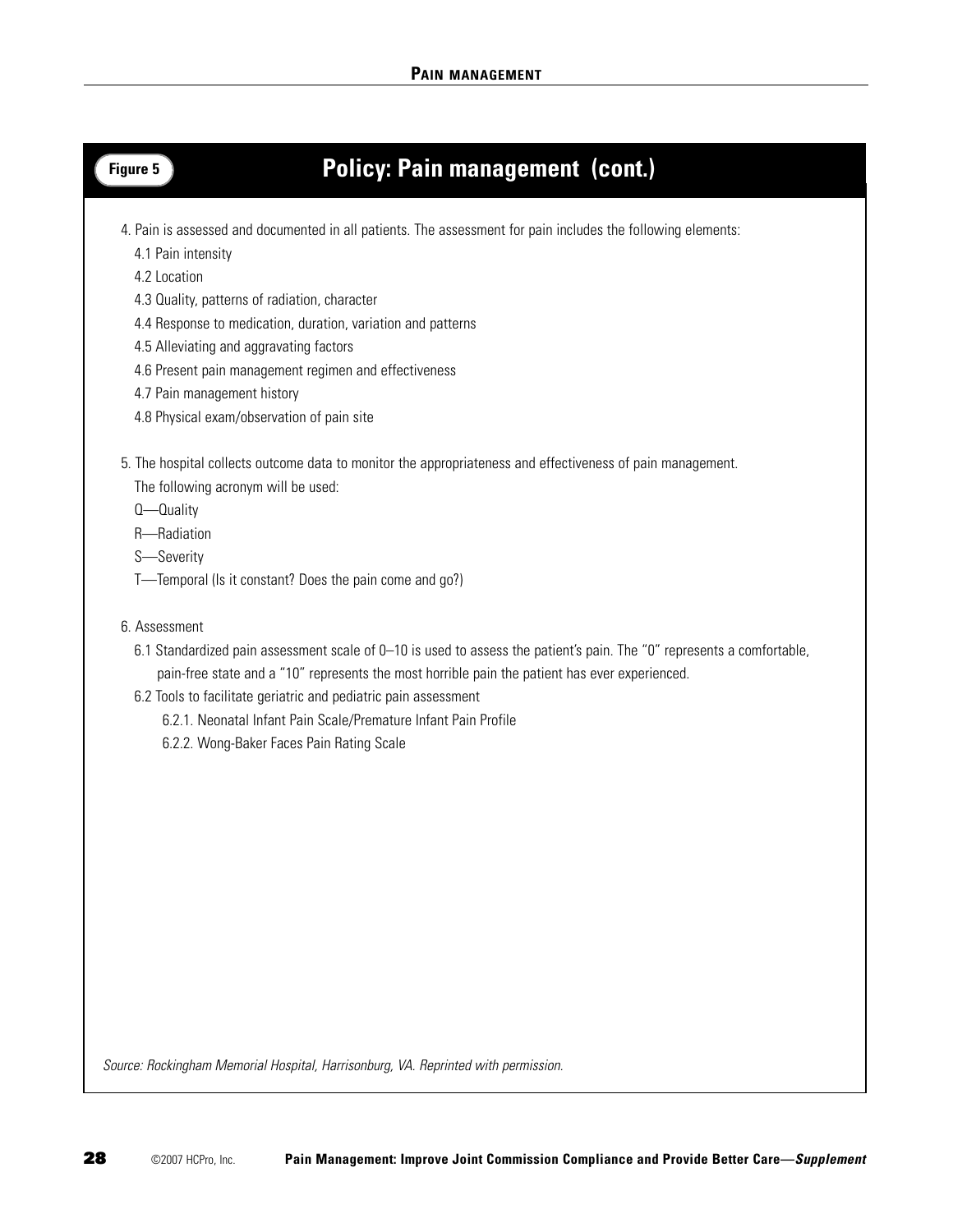## **Figure 6 ASC—Patient care flow sheet**

| Pre-op screening:                                                                                                                                                                                                                                                                                                                                                                                                                                                                              | Pre-op checklist                                                                                                                                                                                                                           |
|------------------------------------------------------------------------------------------------------------------------------------------------------------------------------------------------------------------------------------------------------------------------------------------------------------------------------------------------------------------------------------------------------------------------------------------------------------------------------------------------|--------------------------------------------------------------------------------------------------------------------------------------------------------------------------------------------------------------------------------------------|
| $\Box$ LMP date:                                                                                                                                                                                                                                                                                                                                                                                                                                                                               | □<br>ID bracelet on (ID labels on chart)                                                                                                                                                                                                   |
| Have you had a tubal ligation or hysterectomy? $\Box$ Yes $\Box$ No<br>1.                                                                                                                                                                                                                                                                                                                                                                                                                      | ◻<br>Consent on chart (signed within 30 days)                                                                                                                                                                                              |
| 2.<br>Are your menstrual periods regular? $\Box$ Yes $\Box$ No                                                                                                                                                                                                                                                                                                                                                                                                                                 | $\Box$<br>Hx of anesthesia problems (see comments)                                                                                                                                                                                         |
| Do you regularly use birth control? $\Box$ Yes $\Box$ No<br>3.                                                                                                                                                                                                                                                                                                                                                                                                                                 | $\Box$<br>Surgical site verified                                                                                                                                                                                                           |
| Is there a possibility you might be pregnant? $\Box$ Yes $\Box$ No<br>4.                                                                                                                                                                                                                                                                                                                                                                                                                       | $\Box$<br>Pain management information given                                                                                                                                                                                                |
| П.                                                                                                                                                                                                                                                                                                                                                                                                                                                                                             | $\Box$<br>Family notified/sent to waiting room 1 North / ASC                                                                                                                                                                               |
| *MRSA/VRE                                                                                                                                                                                                                                                                                                                                                                                                                                                                                      | ō<br>H&P/flowsheet completed (within 30 days)                                                                                                                                                                                              |
| Have you been hospitalized or in a long term care facility within the<br>1.                                                                                                                                                                                                                                                                                                                                                                                                                    | $\Box$                                                                                                                                                                                                                                     |
| past 8 weeks? $\Box$ Yes $\Box$ No                                                                                                                                                                                                                                                                                                                                                                                                                                                             |                                                                                                                                                                                                                                            |
| Have you received 2 or more IV antibiotics within the last 8 weeks?<br>2.                                                                                                                                                                                                                                                                                                                                                                                                                      | □<br>Diagnostic studies on chart                                                                                                                                                                                                           |
| $\Box$ Yes $\Box$ No                                                                                                                                                                                                                                                                                                                                                                                                                                                                           | $\Box$<br>If type and cross matched consent signed                                                                                                                                                                                         |
| If answer is yes to any of the above, is MRSA/VRE culture done?<br>3.                                                                                                                                                                                                                                                                                                                                                                                                                          | ō<br>NPO since date ________________time _____                                                                                                                                                                                             |
| $\Box$ Yes $\Box$ NO                                                                                                                                                                                                                                                                                                                                                                                                                                                                           | Π.<br>Medications taken by patient morning of surgery                                                                                                                                                                                      |
| Advance directives $\Box$ Yes $\Box$ No                                                                                                                                                                                                                                                                                                                                                                                                                                                        |                                                                                                                                                                                                                                            |
| If yes, is there a copy on chart $\Box$ Yes $\Box$ No                                                                                                                                                                                                                                                                                                                                                                                                                                          |                                                                                                                                                                                                                                            |
| If no, was copy of booklet given $\Box$ Yes $\Box$ No                                                                                                                                                                                                                                                                                                                                                                                                                                          |                                                                                                                                                                                                                                            |
| * Does the patient wish a visit from the hospital chaplain?                                                                                                                                                                                                                                                                                                                                                                                                                                    | Dentures/partials removed<br>□                                                                                                                                                                                                             |
| $\Box$ Yes $\Box$ No                                                                                                                                                                                                                                                                                                                                                                                                                                                                           | $\Box$<br>Contact lenses, glasses, hearing aids, artificial eyes removed                                                                                                                                                                   |
|                                                                                                                                                                                                                                                                                                                                                                                                                                                                                                | $\Box$<br>Rings, watch, earrings, body piercing removed/taped                                                                                                                                                                              |
|                                                                                                                                                                                                                                                                                                                                                                                                                                                                                                | 靣<br>Hair pins, wigs, lipstick, polish removed                                                                                                                                                                                             |
|                                                                                                                                                                                                                                                                                                                                                                                                                                                                                                | □<br>Chewing gum removed                                                                                                                                                                                                                   |
| Anyone who came with you.                                                                                                                                                                                                                                                                                                                                                                                                                                                                      | $\Box$<br>Bladder emptied $\Box$ Foley inserted $\Box$                                                                                                                                                                                     |
| 1. Name:                                                                                                                                                                                                                                                                                                                                                                                                                                                                                       | $\Box$                                                                                                                                                                                                                                     |
|                                                                                                                                                                                                                                                                                                                                                                                                                                                                                                | $\Box$<br>Skin prep                                                                                                                                                                                                                        |
|                                                                                                                                                                                                                                                                                                                                                                                                                                                                                                | $\Box$                                                                                                                                                                                                                                     |
|                                                                                                                                                                                                                                                                                                                                                                                                                                                                                                | Comments:                                                                                                                                                                                                                                  |
|                                                                                                                                                                                                                                                                                                                                                                                                                                                                                                |                                                                                                                                                                                                                                            |
| Relationship:<br>Phone #: ______________________Location (DOS)_____________________                                                                                                                                                                                                                                                                                                                                                                                                            |                                                                                                                                                                                                                                            |
| May we speak with them over the phone about your health? $\Box Y \Box N$                                                                                                                                                                                                                                                                                                                                                                                                                       |                                                                                                                                                                                                                                            |
|                                                                                                                                                                                                                                                                                                                                                                                                                                                                                                |                                                                                                                                                                                                                                            |
| RVN entered for this patient for:                                                                                                                                                                                                                                                                                                                                                                                                                                                              | Disposition of personal items                                                                                                                                                                                                              |
| $\Box$ Dietary assessment                                                                                                                                                                                                                                                                                                                                                                                                                                                                      |                                                                                                                                                                                                                                            |
| $\Box$ Physical therapy                                                                                                                                                                                                                                                                                                                                                                                                                                                                        | $\Box$<br>Glasses/contacts                                                                                                                                                                                                                 |
| $\Box$ Social work                                                                                                                                                                                                                                                                                                                                                                                                                                                                             | $\Box$                                                                                                                                                                                                                                     |
|                                                                                                                                                                                                                                                                                                                                                                                                                                                                                                | $\Box$<br>Clothing                                                                                                                                                                                                                         |
|                                                                                                                                                                                                                                                                                                                                                                                                                                                                                                | 0                                                                                                                                                                                                                                          |
|                                                                                                                                                                                                                                                                                                                                                                                                                                                                                                | Pre-op pain assessment                                                                                                                                                                                                                     |
|                                                                                                                                                                                                                                                                                                                                                                                                                                                                                                | Do you have any pain? $\Box$ Yes $\Box$ No                                                                                                                                                                                                 |
| Signature of screening nurse                                                                                                                                                                                                                                                                                                                                                                                                                                                                   |                                                                                                                                                                                                                                            |
|                                                                                                                                                                                                                                                                                                                                                                                                                                                                                                |                                                                                                                                                                                                                                            |
|                                                                                                                                                                                                                                                                                                                                                                                                                                                                                                |                                                                                                                                                                                                                                            |
| Date: ________________                                                                                                                                                                                                                                                                                                                                                                                                                                                                         | Location C<br>Medications/treatments used<br>Medications/treatments used<br>Medications/treatments used<br>Medications<br>Medications<br>Alternative and Alternative and Alternative and Alternative and Alternative and Alternative and A |
| Time: The contract of the contract of the contract of the contract of the contract of the contract of the contract of the contract of the contract of the contract of the contract of the contract of the contract of the cont<br>Pre-op nurse assessment                                                                                                                                                                                                                                      |                                                                                                                                                                                                                                            |
| Arrival via $\Box$ ambulatory                                                                                                                                                                                                                                                                                                                                                                                                                                                                  |                                                                                                                                                                                                                                            |
| $\Box$ wheelchair Accompanied by:                                                                                                                                                                                                                                                                                                                                                                                                                                                              | Effectiveness and the state of the state of the state of the state of the state of the state of the state of the state of the state of the state of the state of the state of the state of the state of the state of the state             |
| $\fbox{\parbox{12pt} \begin{tabular}{p{0.8cm} \hline & \multicolumn{3}{c}{\text{}}}} \quad \quad & \multicolumn{3}{c}{\text{}} \\ \hline \multicolumn{3}{c}{\text{}} & \multicolumn{3}{c}{\text{}} & \multicolumn{3}{c}{\text{}} \\ \hline \multicolumn{3}{c}{\text{}} & \multicolumn{3}{c}{\text{}} & \multicolumn{3}{c}{\text{}} \\ \hline \multicolumn{3}{c}{\text{}} & \multicolumn{3}{c}{\text{}} & \multicolumn{3}{c}{\text{}} \\ \hline \multicolumn{3}{c}{\text{}} & \multicolumn{3}{$ |                                                                                                                                                                                                                                            |
|                                                                                                                                                                                                                                                                                                                                                                                                                                                                                                | Effects of pain: $\Box$ appetite $\Box$ mobility $\Box$ self-care deficit                                                                                                                                                                  |
| $\Box$ combative                                                                                                                                                                                                                                                                                                                                                                                                                                                                               |                                                                                                                                                                                                                                            |
|                                                                                                                                                                                                                                                                                                                                                                                                                                                                                                | $\Box$ relationship $\Box$ sleep pattern $\Box$ work ability                                                                                                                                                                               |
| Respirations and deep and unlabored and other                                                                                                                                                                                                                                                                                                                                                                                                                                                  |                                                                                                                                                                                                                                            |
|                                                                                                                                                                                                                                                                                                                                                                                                                                                                                                |                                                                                                                                                                                                                                            |
| IV started $\Box$ Yes $\Box$ No Time:                                                                                                                                                                                                                                                                                                                                                                                                                                                          |                                                                                                                                                                                                                                            |
|                                                                                                                                                                                                                                                                                                                                                                                                                                                                                                | Pre-op medications:                                                                                                                                                                                                                        |
|                                                                                                                                                                                                                                                                                                                                                                                                                                                                                                | Medication/dose Route Signature/time                                                                                                                                                                                                       |
| Comments: <b>Example</b>                                                                                                                                                                                                                                                                                                                                                                                                                                                                       |                                                                                                                                                                                                                                            |
|                                                                                                                                                                                                                                                                                                                                                                                                                                                                                                |                                                                                                                                                                                                                                            |
|                                                                                                                                                                                                                                                                                                                                                                                                                                                                                                |                                                                                                                                                                                                                                            |
|                                                                                                                                                                                                                                                                                                                                                                                                                                                                                                |                                                                                                                                                                                                                                            |
|                                                                                                                                                                                                                                                                                                                                                                                                                                                                                                |                                                                                                                                                                                                                                            |
|                                                                                                                                                                                                                                                                                                                                                                                                                                                                                                |                                                                                                                                                                                                                                            |
|                                                                                                                                                                                                                                                                                                                                                                                                                                                                                                |                                                                                                                                                                                                                                            |
|                                                                                                                                                                                                                                                                                                                                                                                                                                                                                                | To OR via $\Box$ ambulatory $\Box$ wheelchair $\Box$ stretcher $\Box$ crib                                                                                                                                                                 |
|                                                                                                                                                                                                                                                                                                                                                                                                                                                                                                |                                                                                                                                                                                                                                            |
|                                                                                                                                                                                                                                                                                                                                                                                                                                                                                                |                                                                                                                                                                                                                                            |
| Patient ID label                                                                                                                                                                                                                                                                                                                                                                                                                                                                               |                                                                                                                                                                                                                                            |
|                                                                                                                                                                                                                                                                                                                                                                                                                                                                                                |                                                                                                                                                                                                                                            |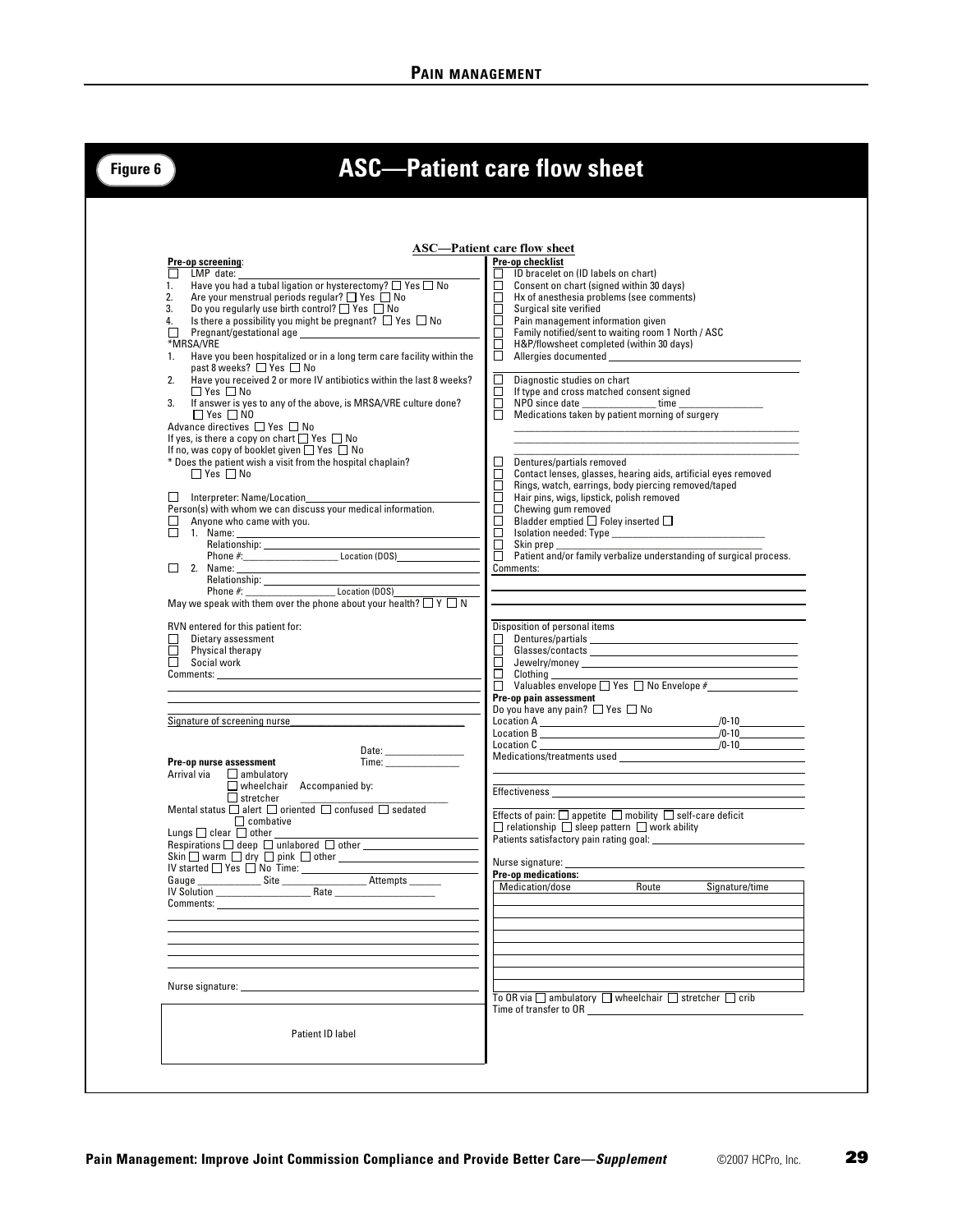|                  |                                                 |                  |                                                               |                                       |                         |                                                      |                         |                          |  |                  |                                                            |             | Date:            |                                           |                     | PACU time in:                                    |     |
|------------------|-------------------------------------------------|------------------|---------------------------------------------------------------|---------------------------------------|-------------------------|------------------------------------------------------|-------------------------|--------------------------|--|------------------|------------------------------------------------------------|-------------|------------------|-------------------------------------------|---------------------|--------------------------------------------------|-----|
|                  |                                                 |                  |                                                               |                                       |                         |                                                      |                         |                          |  |                  |                                                            |             |                  |                                           |                     | out:                                             |     |
|                  | Allergies: _____                                |                  |                                                               |                                       |                         |                                                      |                         |                          |  |                  |                                                            |             |                  | ASA class                                 |                     |                                                  |     |
| <b>NBP</b>       | Time                                            |                  |                                                               |                                       |                         |                                                      |                         |                          |  |                  |                                                            |             |                  | $\Box$ General $\Box$ MAC                 |                     |                                                  |     |
|                  |                                                 |                  |                                                               |                                       |                         |                                                      |                         |                          |  |                  |                                                            |             |                  | □ Spinal □ Epidural<br>□ Local □ Regional |                     |                                                  |     |
| Temp<br>Pulse    |                                                 |                  |                                                               |                                       |                         |                                                      |                         |                          |  |                  |                                                            |             |                  | Epidural/Flowsheet<br>completed           |                     |                                                  |     |
| <b>RR</b>        |                                                 |                  |                                                               |                                       |                         |                                                      |                         |                          |  |                  |                                                            |             |                  | Surgeon:                                  |                     | Anesthesiologist:____________                    |     |
| Pain             |                                                 |                  |                                                               |                                       |                         |                                                      |                         |                          |  |                  |                                                            |             |                  |                                           |                     | Comments: _______________                        |     |
| SaO <sub>2</sub> |                                                 |                  |                                                               |                                       |                         |                                                      |                         |                          |  |                  |                                                            |             |                  |                                           |                     |                                                  |     |
| F10 <sub>2</sub> |                                                 |                  |                                                               |                                       |                         |                                                      |                         |                          |  |                  |                                                            |             |                  |                                           |                     |                                                  |     |
| ABP              |                                                 |                  |                                                               |                                       |                         |                                                      |                         |                          |  |                  |                                                            |             |                  |                                           |                     |                                                  |     |
| <b>CVP</b>       |                                                 |                  |                                                               |                                       |                         |                                                      |                         |                          |  |                  |                                                            |             |                  | SAFETY/INITIALS                           |                     | PACU                                             | ASC |
| Fingerstick      |                                                 |                  |                                                               |                                       |                         |                                                      |                         |                          |  |                  |                                                            |             |                  | ID bracelet checked                       |                     |                                                  |     |
| Glucose          |                                                 |                  |                                                               |                                       |                         |                                                      |                         |                          |  |                  |                                                            |             |                  | Chart reviewed                            |                     |                                                  |     |
|                  |                                                 |                  | Pain (0-10) Please list under RR in own row.                  |                                       |                         |                                                      |                         |                          |  | Pre-<br>0p       | PACU<br>Time                                               | ASC<br>Time |                  | Alarms/limits set                         |                     |                                                  |     |
|                  | $2^{\circ}$<br>$\mathbf{1}$<br>0                | 3                | $\overline{4}$<br>5 <sup>1</sup><br>6<br>7 <sup>7</sup>       | 8<br>9                                | 10                      |                                                      | <b>Comfort Measures</b> | Oriented patient to area |  |                  | INT                                                        | INT         |                  | Bed locked/BSR up                         |                     |                                                  |     |
|                  |                                                 |                  |                                                               |                                       |                         |                                                      | □ Warm blanket          |                          |  |                  |                                                            |             | Universal        | precautions                               |                     |                                                  |     |
|                  |                                                 |                  |                                                               |                                       |                         |                                                      | □ Warm pad to:          |                          |  |                  |                                                            |             |                  | Call bell in reach                        |                     |                                                  |     |
|                  | No Pain<br>Moderate pain<br>Worst possible pain |                  |                                                               | Repositioned                          |                         |                                                      |                         |                          |  |                  | Staff at bedside                                           |             |                  |                                           |                     |                                                  |     |
|                  | $\odot$                                         | <u>୍ତି</u>       | $\begin{bmatrix} 0 \\ -1 \end{bmatrix}$<br>$\overline{\odot}$ | $\bigcirc \limits_{-\infty}^{\infty}$ |                         |                                                      |                         | □ Towel roll to:         |  |                  |                                                            |             |                  |                                           |                     | Family/Contact notified of                       |     |
|                  |                                                 |                  |                                                               |                                       | $\frac{\Theta}{\Omega}$ | $\Box$ Ice cap to: $\Box$<br>$\Box$ Elevated: $\Box$ |                         |                          |  |                  | patient's arrival and room<br>assignment<br>Floor notified |             |                  |                                           |                     |                                                  |     |
|                  |                                                 |                  |                                                               | ឨ                                     |                         |                                                      | $\Box$ Oral care        |                          |  |                  |                                                            |             |                  |                                           |                     | □ Orders received and faxed                      |     |
| Time             | Nsg Dx<br>*See<br>Codes                         | Pain<br>$0 - 10$ | Location                                                      | Description<br>*See codes             |                         |                                                      | Tx/Int.                 |                          |  | Reassess<br>time | Effect                                                     |             | Pain<br>$0 - 10$ | <b>INT</b>                                |                     | Nursing Dx                                       |     |
|                  |                                                 |                  |                                                               |                                       |                         |                                                      |                         |                          |  |                  |                                                            |             |                  |                                           | 1. Pain             |                                                  |     |
|                  |                                                 |                  |                                                               |                                       |                         |                                                      |                         |                          |  |                  |                                                            |             |                  |                                           | 3.                  | 2. High temp<br>Shiver                           |     |
|                  |                                                 |                  |                                                               |                                       |                         |                                                      |                         |                          |  |                  |                                                            |             |                  |                                           | 5.                  | 4. Low temp<br>Emergent                          |     |
|                  |                                                 |                  |                                                               |                                       |                         |                                                      |                         |                          |  |                  |                                                            |             |                  |                                           | 6.<br>7.            | Cold<br>Confused                                 |     |
|                  |                                                 |                  |                                                               |                                       |                         |                                                      |                         |                          |  |                  |                                                            |             |                  |                                           | 8.<br>9.            | Apnea<br>Tachycardia                             |     |
|                  |                                                 |                  |                                                               |                                       |                         |                                                      |                         |                          |  |                  |                                                            |             |                  |                                           |                     | 10. Dysrhythmia<br>11. Hypotension               |     |
|                  |                                                 |                  |                                                               |                                       |                         |                                                      |                         |                          |  |                  |                                                            |             |                  |                                           |                     |                                                  |     |
|                  |                                                 |                  |                                                               |                                       |                         |                                                      |                         |                          |  |                  |                                                            |             |                  |                                           |                     | 12. Hypertension                                 |     |
|                  |                                                 |                  |                                                               |                                       |                         |                                                      |                         |                          |  |                  |                                                            |             |                  |                                           |                     | 13. Artificial airway<br>14. Anxiety             |     |
|                  |                                                 |                  |                                                               |                                       |                         |                                                      |                         |                          |  |                  |                                                            |             |                  |                                           |                     | 15. Nausea<br>16. Vomiting                       |     |
|                  |                                                 |                  |                                                               |                                       |                         |                                                      |                         |                          |  |                  |                                                            |             |                  |                                           | 18.                 | 17. Low $SaO2$                                   |     |
|                  |                                                 |                  |                                                               |                                       |                         |                                                      |                         |                          |  |                  |                                                            |             |                  |                                           |                     |                                                  |     |
|                  |                                                 |                  |                                                               |                                       |                         |                                                      |                         |                          |  |                  |                                                            |             |                  |                                           |                     | Pain description                                 |     |
|                  |                                                 |                  |                                                               |                                       |                         |                                                      |                         |                          |  |                  |                                                            |             |                  |                                           |                     | S-Sharp                                          |     |
|                  |                                                 |                  |                                                               |                                       |                         |                                                      |                         |                          |  |                  |                                                            |             |                  |                                           | $D$ —Dull<br>A-Achy |                                                  |     |
|                  |                                                 |                  |                                                               |                                       |                         |                                                      |                         |                          |  |                  |                                                            |             |                  |                                           |                     | $C - C$ rampy<br>B-Burning                       |     |
|                  |                                                 |                  |                                                               |                                       |                         |                                                      |                         |                          |  |                  |                                                            |             |                  |                                           | $T$ -Tight          | P-Pressure                                       |     |
|                  |                                                 |                  |                                                               |                                       |                         |                                                      |                         |                          |  |                  |                                                            |             |                  |                                           |                     | Th-Throbbing<br>I-Intermittent<br>$Co$ -Constant |     |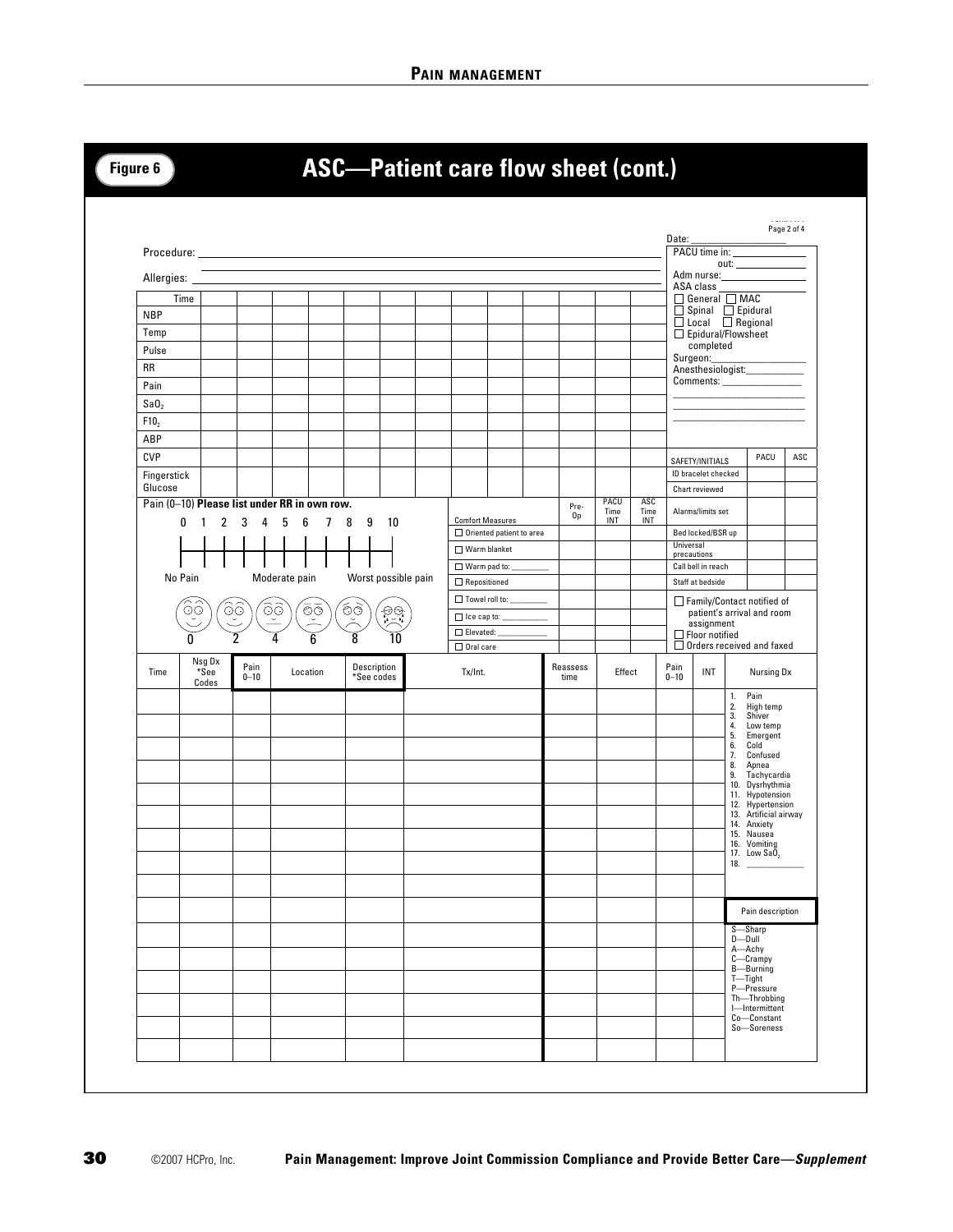## **Figure 6 ASC—Patient care flow sheet (cont.)**

|                                         |                                                                                                                                                                                                                                     |                                               |       |           | Nurse's initials |      |       |             |                                    |                 |                 |                |                |
|-----------------------------------------|-------------------------------------------------------------------------------------------------------------------------------------------------------------------------------------------------------------------------------------|-----------------------------------------------|-------|-----------|------------------|------|-------|-------------|------------------------------------|-----------------|-----------------|----------------|----------------|
|                                         | Assessment use codes (N/A or for no change)                                                                                                                                                                                         |                                               |       |           |                  | PACU |       | 15<br>30    | 45                                 | $\mathbf{1}$    | D/C             | ASC            | ASC            |
|                                         | <b>Position</b>                                                                                                                                                                                                                     |                                               |       |           | Times:           | Adm  |       |             |                                    |                 |                 | Adm            | D/C            |
|                                         | S-Supine; P-Prone; T-Trendenlenburg; F-Fowlers; SF-Semifowlers; Lt-                                                                                                                                                                 |                                               |       |           |                  |      |       |             |                                    |                 |                 |                |                |
| Left side: Rt - Right side              |                                                                                                                                                                                                                                     |                                               |       |           |                  |      |       |             |                                    |                 |                 |                |                |
|                                         | Respiratory                                                                                                                                                                                                                         |                                               |       |           |                  |      |       |             |                                    |                 |                 |                |                |
|                                         | Airway: N - Nasal; O - Oral; T - Trach; LMA; ET Oral/Nasal Rt/Lt                                                                                                                                                                    |                                               |       |           |                  |      |       |             |                                    |                 |                 |                |                |
|                                         | Ext - Extubated; RT - Reintubated; CH - Chin Lift; J - Jawthrust                                                                                                                                                                    |                                               |       |           |                  |      |       |             |                                    |                 |                 |                |                |
| Patient extubated by                    | $\Box$ Patient met criteria for extubation                                                                                                                                                                                          | $^{\circ}$                                    |       |           |                  |      |       |             |                                    |                 |                 |                |                |
|                                         | 0 <sub>2</sub> - RA NC BH VM NRB TC-trach collar T - T-piece V- Vent                                                                                                                                                                |                                               |       |           |                  |      |       |             |                                    |                 |                 |                |                |
|                                         | CL-Clear D-Diminished A-Absent RUL/LUL                                                                                                                                                                                              |                                               |       |           |                  |      |       |             |                                    |                 |                 |                |                |
| <b>Breath Sounds:</b>                   | R-Rales Rh-Rhonchi Wh-Wheeze RLL/LLL                                                                                                                                                                                                |                                               |       |           |                  |      |       |             |                                    |                 |                 |                |                |
| Respirations                            | Sp-Spontaneous / Ambu / Sym-Symmetrical / D-Deep                                                                                                                                                                                    |                                               |       |           |                  |      |       |             |                                    |                 |                 |                |                |
|                                         | Sh-Shallow / L-Labored / UL-Unlabored                                                                                                                                                                                               |                                               |       |           |                  |      |       |             |                                    |                 |                 |                |                |
|                                         | <b>Cardiovascular/peripheral circulation</b>                                                                                                                                                                                        |                                               |       |           |                  |      |       |             |                                    |                 |                 |                |                |
|                                         | Heart Tones: $R - Reg / I - Irregular / D - Distant / M - Murmur$<br>Pulses: NA +/- Dp - Doppler R - Radial Br - Brachial R/L                                                                                                       |                                               |       |           |                  |      |       |             |                                    |                 |                 |                |                |
|                                         | $DP - Dorsalis PT - Post Tibial$ $R/L$                                                                                                                                                                                              |                                               |       |           |                  |      |       |             |                                    |                 |                 |                |                |
|                                         | Skin: W-Warm D-Dry Pk-Pink FI-Flushed PL-Pale CL-Cool                                                                                                                                                                               |                                               |       |           |                  |      |       |             |                                    |                 |                 |                |                |
|                                         | $Dp$ - Diaphoretic $Cy$ - Cyanotic $J$ - Jaundice                                                                                                                                                                                   |                                               |       |           |                  |      |       |             |                                    |                 |                 |                |                |
|                                         | Capillary Refill: Location                                                                                                                                                                                                          | $>$ / < 3 sec. / NA                           |       |           |                  |      |       |             |                                    |                 |                 |                |                |
|                                         | T: TEDS S: SCD FP - foot pumps D - Durakold IM - Ice Man<br>Neurological                                                                                                                                                            |                                               |       |           |                  |      |       |             |                                    |                 |                 |                |                |
|                                         | LOC: A-Alert O-Oriented C-Confused D-Drowsy/Arousable                                                                                                                                                                               |                                               |       |           |                  |      |       |             |                                    |                 |                 |                |                |
|                                         | E-Emergent NR-Not responding Pre-condition:                                                                                                                                                                                         |                                               |       |           |                  |      |       |             |                                    |                 |                 |                |                |
|                                         | Motor: 4 - Lifts & Resists 3 - Lifts & holds                                                                                                                                                                                        |                                               |       | RUE / LUE |                  |      |       |             |                                    |                 |                 |                |                |
|                                         | 2-Lifts & falls 1-Moves on bed 0-No response RLE/LLE<br>SAB Level Use code or FR-full return of sensory                                                                                                                             |                                               |       |           |                  |      |       |             |                                    |                 |                 |                |                |
|                                         | GI/GU                                                                                                                                                                                                                               |                                               |       |           |                  |      |       |             |                                    |                 |                 |                |                |
|                                         | Abd.: S-Soft F-Firm D-Distended T-Tender 0-Obese                                                                                                                                                                                    |                                               |       |           |                  |      |       |             |                                    |                 |                 |                |                |
|                                         | Bowel Sounds: Absent / Active / Hypoactive                                                                                                                                                                                          |                                               |       |           |                  |      |       |             |                                    |                 |                 |                |                |
| NG $Rt/Lt / LIS / C - Capped$           |                                                                                                                                                                                                                                     |                                               |       |           |                  |      |       |             |                                    |                 |                 |                |                |
|                                         | Urine: C-Clear CL-Cloudy A-Amber Y-Yellow P-Pink B-Bloody<br>$\Box$ Foley # _________ Fr. $\Box$ CBI – See GU flow sheet                                                                                                            |                                               |       |           |                  |      |       |             |                                    |                 |                 |                |                |
| EKG                                     | <b>Lead:</b> the contract of the contract of the contract of the contract of the contract of the contract of the contract of the contract of the contract of the contract of the contract of the contract of the contract of the co | <b>Rhythm:</b> <u>Alexander Communication</u> |       |           |                  |      |       | Nurse: ____ |                                    |                 |                 |                |                |
|                                         |                                                                                                                                                                                                                                     |                                               |       |           |                  |      |       |             |                                    |                 |                 |                |                |
|                                         |                                                                                                                                                                                                                                     |                                               | C/D/I | Patent    | Inflt.           | Red  | Edema |             | Drainage on dressing<br>Cm's/Color | PACU<br>adm/int | PACU<br>d/c/int | ASC<br>adm/int | ASC<br>D/c/int |
| SITE (Dressings, IV, JP, Hemovac, etc.) |                                                                                                                                                                                                                                     | Time                                          |       |           |                  |      |       |             |                                    |                 |                 |                |                |
|                                         |                                                                                                                                                                                                                                     |                                               |       |           |                  |      |       |             |                                    |                 |                 |                |                |
|                                         |                                                                                                                                                                                                                                     |                                               |       |           |                  |      |       |             |                                    |                 |                 |                |                |
|                                         |                                                                                                                                                                                                                                     |                                               |       |           |                  |      |       |             |                                    |                 |                 |                |                |
|                                         |                                                                                                                                                                                                                                     |                                               |       |           |                  |      |       |             |                                    |                 |                 |                |                |
|                                         |                                                                                                                                                                                                                                     |                                               |       |           |                  |      |       |             |                                    |                 |                 |                |                |
|                                         | Wounds/Dressings/Invasive sites (please number)                                                                                                                                                                                     |                                               |       | NN (PACU) |                  |      |       |             |                                    |                 |                 |                |                |
| T <sub>2</sub>                          |                                                                                                                                                                                                                                     |                                               |       |           |                  |      |       |             |                                    |                 |                 |                |                |
| T10                                     |                                                                                                                                                                                                                                     |                                               |       |           |                  |      |       |             |                                    |                 |                 |                |                |
| T12                                     |                                                                                                                                                                                                                                     |                                               |       |           |                  |      |       |             |                                    |                 |                 |                |                |
| L <sub>2</sub><br>L <sub>4</sub>        |                                                                                                                                                                                                                                     |                                               |       |           |                  |      |       |             |                                    |                 |                 |                |                |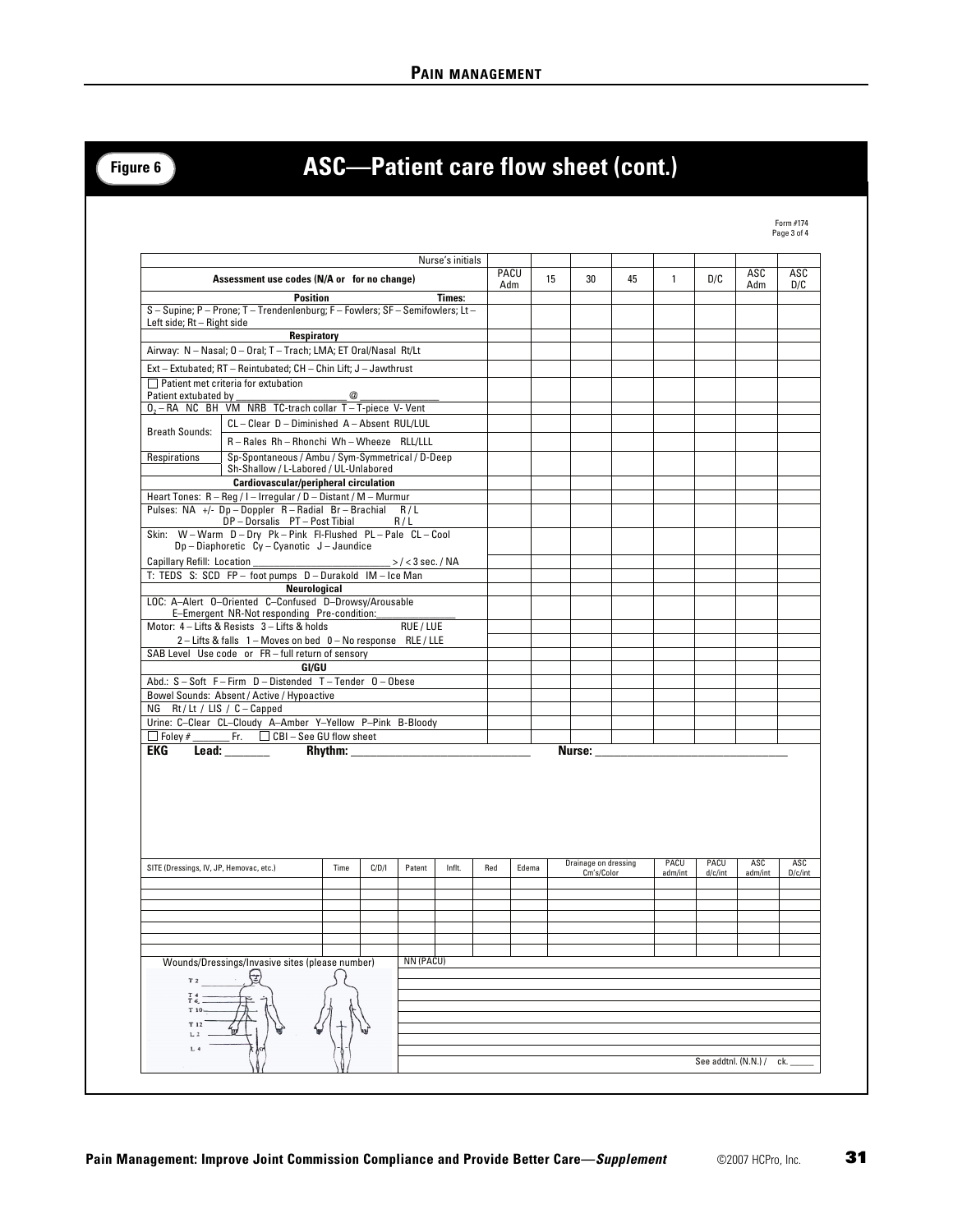| <b>Transfer summary:</b><br>Phase I<br>Criteria for Fast-tracking and discharge<br>Postanesthesia recovery score<br><b>Consciousness</b><br>2 = Fully awake and oriented (name, place, date)<br>$1 =$ Arousable on calling<br>$0 = Not responding$<br><b>Activity</b><br>2 = Moves all extremities voluntarily or on command<br>$1 =$ Moves two extremities<br>$0 =$ Unable to move extremities<br><b>Respiration</b><br>2 = Breathes deeply, coughs freely<br>1 = Dyspnea, limited breathing, or tachypnea<br>$0 =$ Apneic or on mechanical ventilation<br><b>Circulation</b><br>$2 =$ Blood pressure $\pm$ 20% of preanesthetic level<br>1 = Blood pressure $\pm$ 20% -49% of preanesthetic level<br>$0 =$ Blood pressure $\pm$ 50% of preanesthetic level<br><b>Oxygen saturation</b><br>$2 = SpO2 \ge 92\%$ on room air<br>1 = Supplemental $02$ required to maintain Sp $02$ > 90%<br>$0 = Sp02 \le 92\%$ with $02$ supplementation<br>10 = Total score; Score greater or equal to 9 needed for<br>PACU discharge/bypass<br>$\text{Score} = \fbox{ \textbf{Time:} \textbf{3} } \text{ \textbf{Time:} \textbf{3} } \text{ \textbf{3} } \text{ \textbf{4} } \text{ \textbf{5} } \text{ \textbf{6} } \text{ \textbf{1} } \text{ \textbf{1} } \text{ \textbf{2} } \text{ \textbf{1} } \text{ \textbf{2} } \text{ \textbf{3} } \text{ \textbf{4} } \text{ \textbf{5} } \text{ \textbf{1} } \text{ \textbf{2} } \text{ \textbf{3} } \text{ \textbf{4} } \text{ \textbf{5} } \text{ \textbf{1}$ | <b>INTAKE</b><br><b>DUTPUT</b> | IV solution/time<br>P <sub>0</sub><br><b>Blood product</b><br>Autotransfusion<br>Urine: Void, foley, incontinent<br>ΝG<br>JP/Hemovac<br>T tube | Site<br># | Rate<br>Total | PACU<br>total<br>From<br>0R | Left<br>up<br>PACU             | ASC<br>total |
|-----------------------------------------------------------------------------------------------------------------------------------------------------------------------------------------------------------------------------------------------------------------------------------------------------------------------------------------------------------------------------------------------------------------------------------------------------------------------------------------------------------------------------------------------------------------------------------------------------------------------------------------------------------------------------------------------------------------------------------------------------------------------------------------------------------------------------------------------------------------------------------------------------------------------------------------------------------------------------------------------------------------------------------------------------------------------------------------------------------------------------------------------------------------------------------------------------------------------------------------------------------------------------------------------------------------------------------------------------------------------------------------------------------------------------------------------------------------------------------------------|--------------------------------|------------------------------------------------------------------------------------------------------------------------------------------------|-----------|---------------|-----------------------------|--------------------------------|--------------|
|                                                                                                                                                                                                                                                                                                                                                                                                                                                                                                                                                                                                                                                                                                                                                                                                                                                                                                                                                                                                                                                                                                                                                                                                                                                                                                                                                                                                                                                                                               |                                |                                                                                                                                                |           |               |                             |                                |              |
|                                                                                                                                                                                                                                                                                                                                                                                                                                                                                                                                                                                                                                                                                                                                                                                                                                                                                                                                                                                                                                                                                                                                                                                                                                                                                                                                                                                                                                                                                               |                                |                                                                                                                                                |           |               |                             |                                |              |
|                                                                                                                                                                                                                                                                                                                                                                                                                                                                                                                                                                                                                                                                                                                                                                                                                                                                                                                                                                                                                                                                                                                                                                                                                                                                                                                                                                                                                                                                                               |                                |                                                                                                                                                |           |               |                             |                                |              |
|                                                                                                                                                                                                                                                                                                                                                                                                                                                                                                                                                                                                                                                                                                                                                                                                                                                                                                                                                                                                                                                                                                                                                                                                                                                                                                                                                                                                                                                                                               |                                |                                                                                                                                                |           |               |                             |                                |              |
|                                                                                                                                                                                                                                                                                                                                                                                                                                                                                                                                                                                                                                                                                                                                                                                                                                                                                                                                                                                                                                                                                                                                                                                                                                                                                                                                                                                                                                                                                               |                                |                                                                                                                                                |           |               |                             |                                |              |
|                                                                                                                                                                                                                                                                                                                                                                                                                                                                                                                                                                                                                                                                                                                                                                                                                                                                                                                                                                                                                                                                                                                                                                                                                                                                                                                                                                                                                                                                                               |                                |                                                                                                                                                |           |               |                             |                                |              |
|                                                                                                                                                                                                                                                                                                                                                                                                                                                                                                                                                                                                                                                                                                                                                                                                                                                                                                                                                                                                                                                                                                                                                                                                                                                                                                                                                                                                                                                                                               |                                |                                                                                                                                                |           |               |                             |                                |              |
|                                                                                                                                                                                                                                                                                                                                                                                                                                                                                                                                                                                                                                                                                                                                                                                                                                                                                                                                                                                                                                                                                                                                                                                                                                                                                                                                                                                                                                                                                               |                                |                                                                                                                                                |           |               |                             |                                |              |
|                                                                                                                                                                                                                                                                                                                                                                                                                                                                                                                                                                                                                                                                                                                                                                                                                                                                                                                                                                                                                                                                                                                                                                                                                                                                                                                                                                                                                                                                                               |                                |                                                                                                                                                |           |               |                             |                                |              |
|                                                                                                                                                                                                                                                                                                                                                                                                                                                                                                                                                                                                                                                                                                                                                                                                                                                                                                                                                                                                                                                                                                                                                                                                                                                                                                                                                                                                                                                                                               |                                |                                                                                                                                                |           |               |                             |                                |              |
|                                                                                                                                                                                                                                                                                                                                                                                                                                                                                                                                                                                                                                                                                                                                                                                                                                                                                                                                                                                                                                                                                                                                                                                                                                                                                                                                                                                                                                                                                               |                                |                                                                                                                                                |           |               |                             |                                |              |
|                                                                                                                                                                                                                                                                                                                                                                                                                                                                                                                                                                                                                                                                                                                                                                                                                                                                                                                                                                                                                                                                                                                                                                                                                                                                                                                                                                                                                                                                                               |                                |                                                                                                                                                |           |               |                             | D/C                            | ASC<br>D/C   |
|                                                                                                                                                                                                                                                                                                                                                                                                                                                                                                                                                                                                                                                                                                                                                                                                                                                                                                                                                                                                                                                                                                                                                                                                                                                                                                                                                                                                                                                                                               |                                |                                                                                                                                                |           |               |                             |                                |              |
|                                                                                                                                                                                                                                                                                                                                                                                                                                                                                                                                                                                                                                                                                                                                                                                                                                                                                                                                                                                                                                                                                                                                                                                                                                                                                                                                                                                                                                                                                               |                                |                                                                                                                                                |           |               |                             |                                |              |
|                                                                                                                                                                                                                                                                                                                                                                                                                                                                                                                                                                                                                                                                                                                                                                                                                                                                                                                                                                                                                                                                                                                                                                                                                                                                                                                                                                                                                                                                                               |                                |                                                                                                                                                |           |               |                             |                                |              |
|                                                                                                                                                                                                                                                                                                                                                                                                                                                                                                                                                                                                                                                                                                                                                                                                                                                                                                                                                                                                                                                                                                                                                                                                                                                                                                                                                                                                                                                                                               |                                |                                                                                                                                                |           |               |                             |                                |              |
|                                                                                                                                                                                                                                                                                                                                                                                                                                                                                                                                                                                                                                                                                                                                                                                                                                                                                                                                                                                                                                                                                                                                                                                                                                                                                                                                                                                                                                                                                               |                                | Chest tube<br>Emesis                                                                                                                           |           |               |                             |                                |              |
|                                                                                                                                                                                                                                                                                                                                                                                                                                                                                                                                                                                                                                                                                                                                                                                                                                                                                                                                                                                                                                                                                                                                                                                                                                                                                                                                                                                                                                                                                               |                                | Other                                                                                                                                          |           |               |                             |                                |              |
|                                                                                                                                                                                                                                                                                                                                                                                                                                                                                                                                                                                                                                                                                                                                                                                                                                                                                                                                                                                                                                                                                                                                                                                                                                                                                                                                                                                                                                                                                               |                                |                                                                                                                                                |           | Total:        |                             |                                |              |
|                                                                                                                                                                                                                                                                                                                                                                                                                                                                                                                                                                                                                                                                                                                                                                                                                                                                                                                                                                                                                                                                                                                                                                                                                                                                                                                                                                                                                                                                                               |                                | <b>Phase II recovery ASC</b><br>Circulation:                                                                                                   |           |               |                             |                                |              |
|                                                                                                                                                                                                                                                                                                                                                                                                                                                                                                                                                                                                                                                                                                                                                                                                                                                                                                                                                                                                                                                                                                                                                                                                                                                                                                                                                                                                                                                                                               |                                | $BP \pm 20\%$ of pre-anesthetic level<br>BP $\pm$ 20%-49% of pre-anesthetic level                                                              |           |               |                             | $\overline{2}$<br>$\mathbf{1}$ |              |
|                                                                                                                                                                                                                                                                                                                                                                                                                                                                                                                                                                                                                                                                                                                                                                                                                                                                                                                                                                                                                                                                                                                                                                                                                                                                                                                                                                                                                                                                                               | INT/Time                       | $BP \pm 50\%$ of pre-anesthetic level<br>Pain Level:                                                                                           |           |               |                             | 0                              |              |
| Teaching goals<br>□ Patient/family verbalizes understanding of post-op process                                                                                                                                                                                                                                                                                                                                                                                                                                                                                                                                                                                                                                                                                                                                                                                                                                                                                                                                                                                                                                                                                                                                                                                                                                                                                                                                                                                                                |                                | Pain Free                                                                                                                                      |           |               |                             | $\overline{2}$                 |              |
| $\Box$ Patient verbalizes understanding of pain management options                                                                                                                                                                                                                                                                                                                                                                                                                                                                                                                                                                                                                                                                                                                                                                                                                                                                                                                                                                                                                                                                                                                                                                                                                                                                                                                                                                                                                            |                                | Mild pain (4 or less on scale) resolved by oral meds                                                                                           |           |               |                             | $\mathbf{1}$                   |              |
| □ Patient verbalizes understanding of TCDB<br>□ Patient verbalizes understanding of take home RXs                                                                                                                                                                                                                                                                                                                                                                                                                                                                                                                                                                                                                                                                                                                                                                                                                                                                                                                                                                                                                                                                                                                                                                                                                                                                                                                                                                                             |                                | Severe pain requiring IV or IM meds<br>Incision or procedure site:                                                                             |           |               |                             | 0                              |              |
| □ Patient verbalizes understanding of how to care for, empty and record JP drain                                                                                                                                                                                                                                                                                                                                                                                                                                                                                                                                                                                                                                                                                                                                                                                                                                                                                                                                                                                                                                                                                                                                                                                                                                                                                                                                                                                                              |                                | Dressing/Site dry and clean                                                                                                                    |           |               |                             | $\overline{2}$                 |              |
| □ Patient verbalizes understanding of foley catheter/leg bag/catheter care                                                                                                                                                                                                                                                                                                                                                                                                                                                                                                                                                                                                                                                                                                                                                                                                                                                                                                                                                                                                                                                                                                                                                                                                                                                                                                                                                                                                                    |                                | Dressing moist but stationary                                                                                                                  |           |               |                             | $\mathbf{1}$                   |              |
| $\Box$ Patient verbalizes understanding of how to care for dressings at home<br>Patient demonstrates use of crutches/walker prior to discharge                                                                                                                                                                                                                                                                                                                                                                                                                                                                                                                                                                                                                                                                                                                                                                                                                                                                                                                                                                                                                                                                                                                                                                                                                                                                                                                                                |                                | Dressing saturated<br>Intake:                                                                                                                  |           |               |                             | 0                              |              |
| $\Box$ Smoking cessation brochure given to patient or caregiver                                                                                                                                                                                                                                                                                                                                                                                                                                                                                                                                                                                                                                                                                                                                                                                                                                                                                                                                                                                                                                                                                                                                                                                                                                                                                                                                                                                                                               |                                | Able to drink and tolerate fluids                                                                                                              |           |               |                             | $\overline{2}$                 |              |
| $\Box$ Other                                                                                                                                                                                                                                                                                                                                                                                                                                                                                                                                                                                                                                                                                                                                                                                                                                                                                                                                                                                                                                                                                                                                                                                                                                                                                                                                                                                                                                                                                  |                                | Nauseated                                                                                                                                      |           |               |                             |                                |              |
|                                                                                                                                                                                                                                                                                                                                                                                                                                                                                                                                                                                                                                                                                                                                                                                                                                                                                                                                                                                                                                                                                                                                                                                                                                                                                                                                                                                                                                                                                               |                                | Nauseated and vomiting<br>Output:                                                                                                              |           |               |                             | 0                              |              |
|                                                                                                                                                                                                                                                                                                                                                                                                                                                                                                                                                                                                                                                                                                                                                                                                                                                                                                                                                                                                                                                                                                                                                                                                                                                                                                                                                                                                                                                                                               |                                | Voided                                                                                                                                         |           |               |                             | $\overline{2}$                 |              |
|                                                                                                                                                                                                                                                                                                                                                                                                                                                                                                                                                                                                                                                                                                                                                                                                                                                                                                                                                                                                                                                                                                                                                                                                                                                                                                                                                                                                                                                                                               |                                | Unable to void, but comfortable and bladder scanner<br>indicates $\leq$ 200 ml's of urine                                                      |           |               |                             | $\mathbf{1}$                   |              |
|                                                                                                                                                                                                                                                                                                                                                                                                                                                                                                                                                                                                                                                                                                                                                                                                                                                                                                                                                                                                                                                                                                                                                                                                                                                                                                                                                                                                                                                                                               |                                | Unable to void, uncomfortable and bladder scanner                                                                                              |           |               |                             |                                |              |
|                                                                                                                                                                                                                                                                                                                                                                                                                                                                                                                                                                                                                                                                                                                                                                                                                                                                                                                                                                                                                                                                                                                                                                                                                                                                                                                                                                                                                                                                                               |                                | $\geq$ 400 ml of urine                                                                                                                         |           |               |                             | 0                              |              |
|                                                                                                                                                                                                                                                                                                                                                                                                                                                                                                                                                                                                                                                                                                                                                                                                                                                                                                                                                                                                                                                                                                                                                                                                                                                                                                                                                                                                                                                                                               |                                | 10 = Total score. Patient must score ≥9 for discharge from<br>ASC by criteria; otherwise, MD discharge required.                               |           |               |                             |                                |              |
|                                                                                                                                                                                                                                                                                                                                                                                                                                                                                                                                                                                                                                                                                                                                                                                                                                                                                                                                                                                                                                                                                                                                                                                                                                                                                                                                                                                                                                                                                               |                                |                                                                                                                                                |           |               |                             |                                |              |
|                                                                                                                                                                                                                                                                                                                                                                                                                                                                                                                                                                                                                                                                                                                                                                                                                                                                                                                                                                                                                                                                                                                                                                                                                                                                                                                                                                                                                                                                                               |                                |                                                                                                                                                |           |               |                             |                                |              |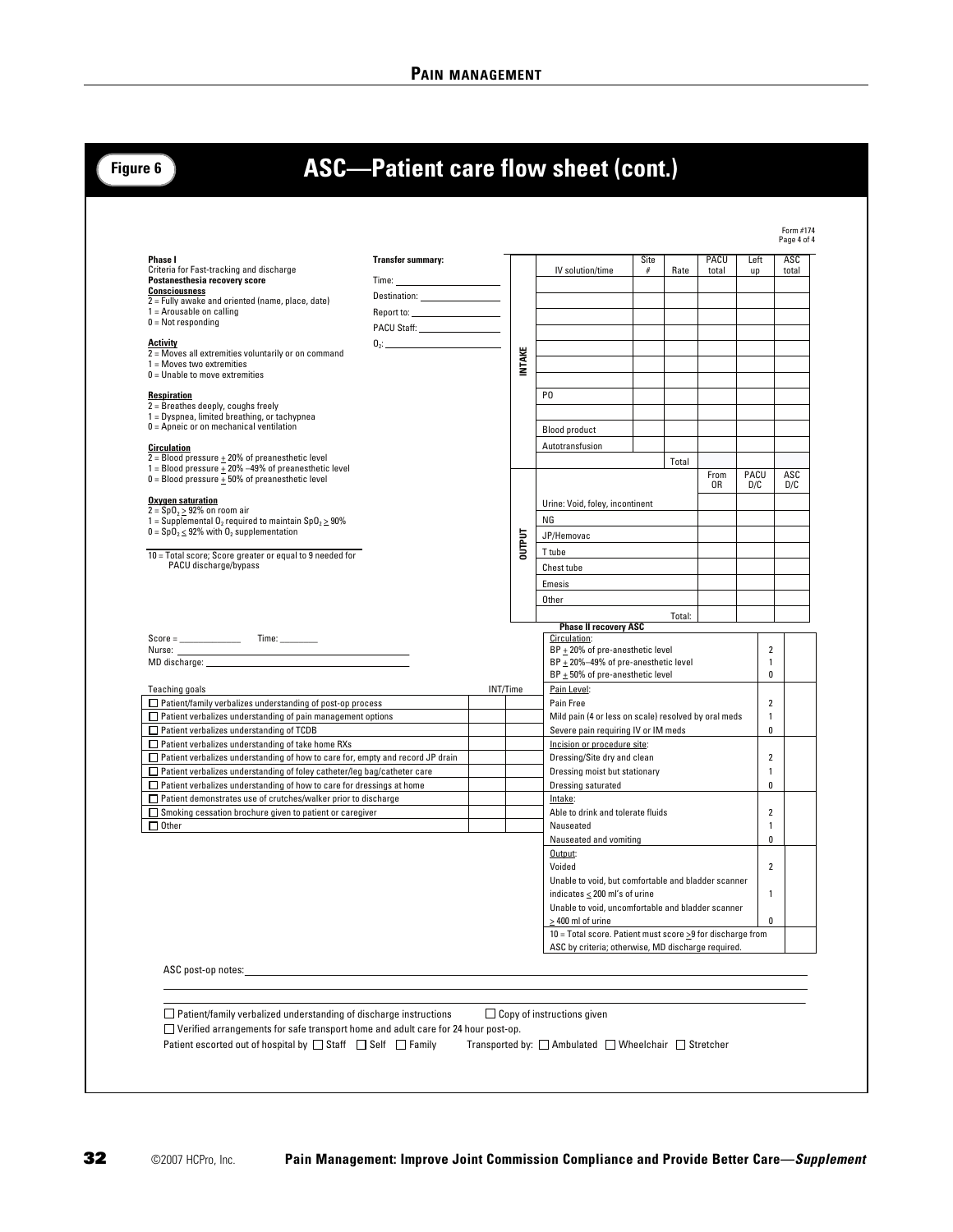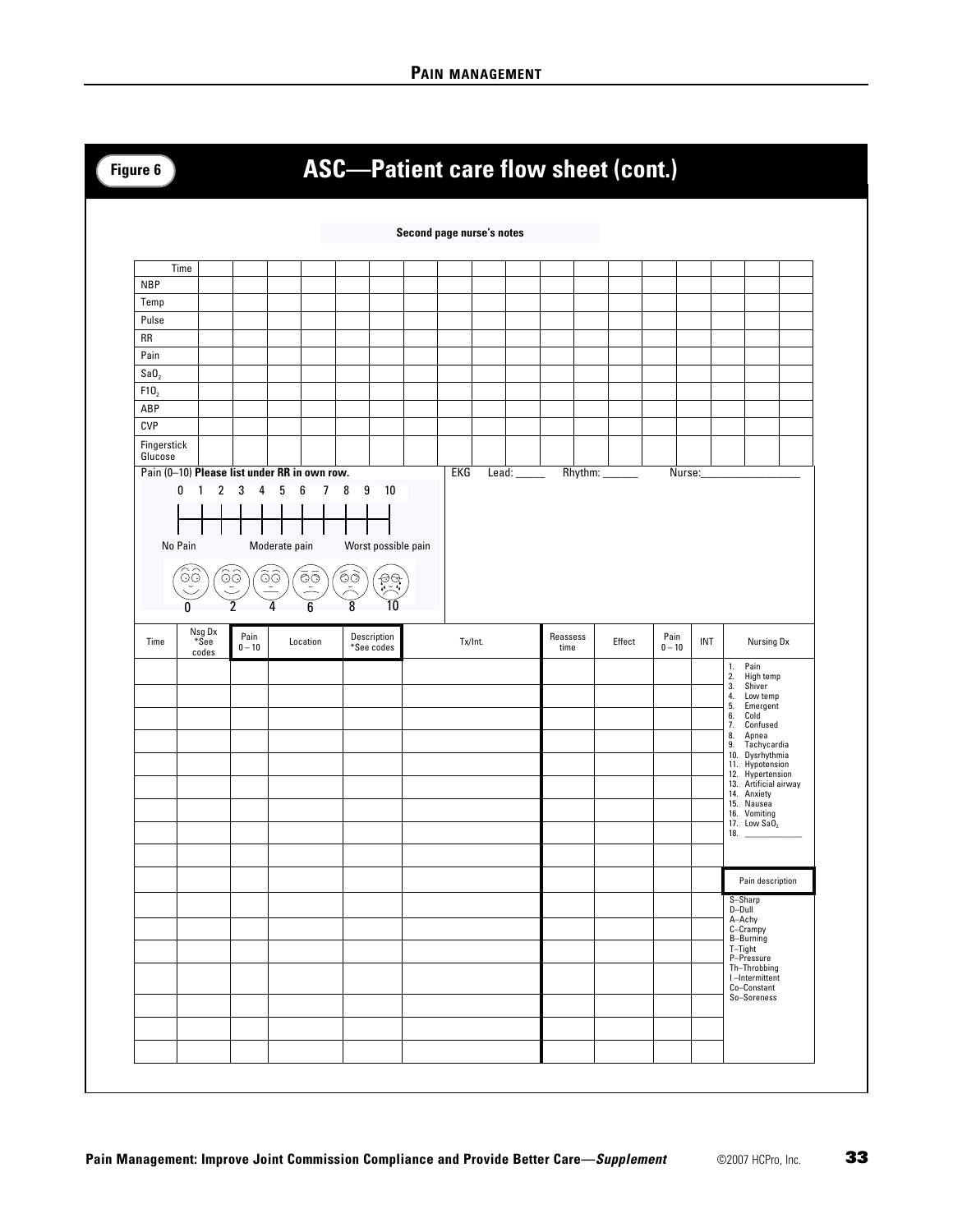| Figure 6 | <b>ASC-Patient care flow sheet (cont.)</b> |
|----------|--------------------------------------------|
| Time     | <b>Nurse's notes</b>                       |
|          |                                            |
|          |                                            |
|          |                                            |
|          |                                            |
|          |                                            |
|          |                                            |
|          |                                            |
|          |                                            |
|          |                                            |
|          |                                            |
|          |                                            |
|          |                                            |
|          |                                            |
|          |                                            |
|          |                                            |
|          |                                            |
|          |                                            |
|          |                                            |
|          |                                            |
|          |                                            |
|          |                                            |
|          |                                            |
|          |                                            |
|          |                                            |
|          |                                            |
|          |                                            |
|          |                                            |
|          |                                            |
|          |                                            |
|          |                                            |
|          |                                            |
|          |                                            |
|          |                                            |
|          |                                            |
|          |                                            |
|          |                                            |

Source: Rockingham Memorial Hospital, Harrisonburg, VA. Reprinted with permission.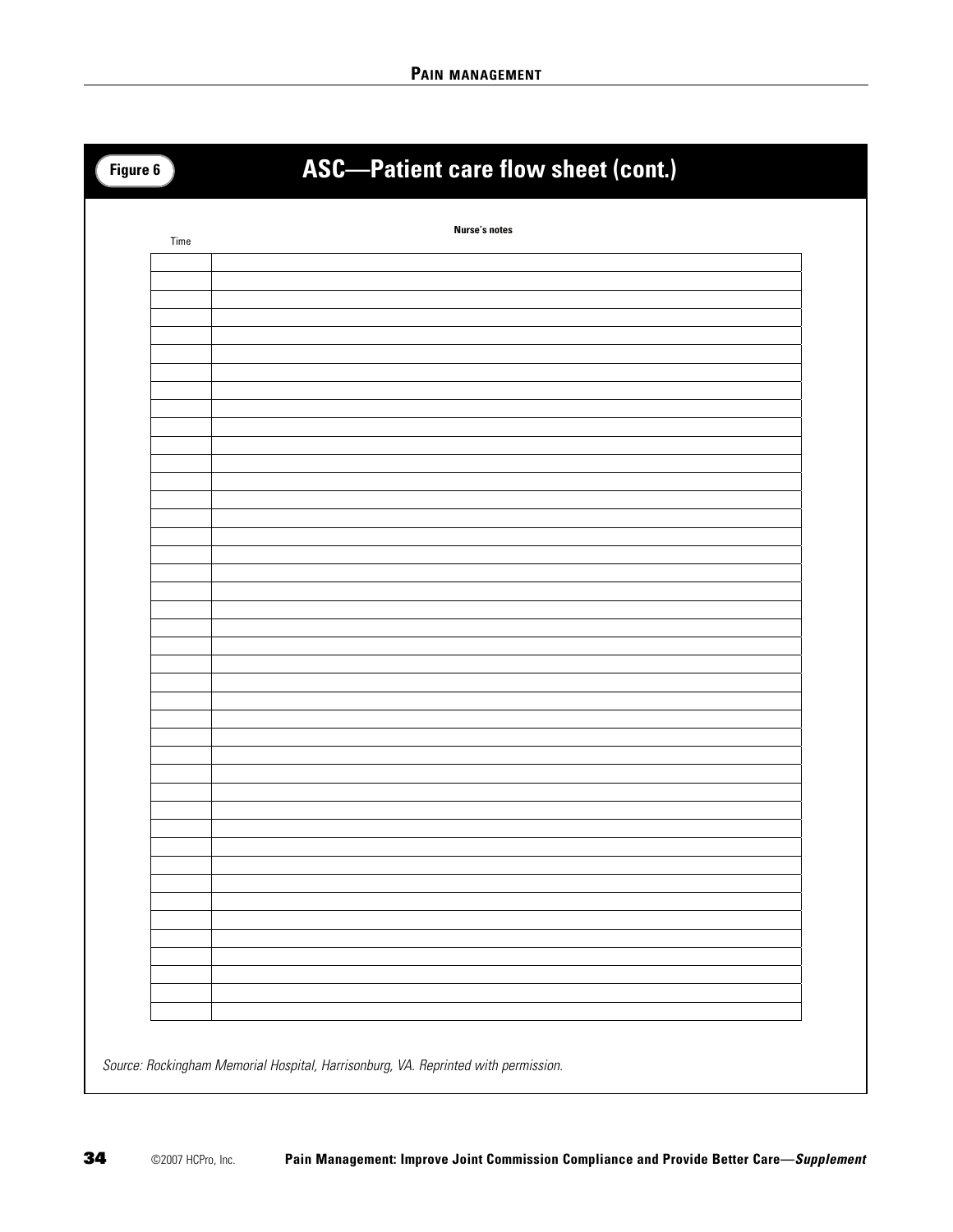

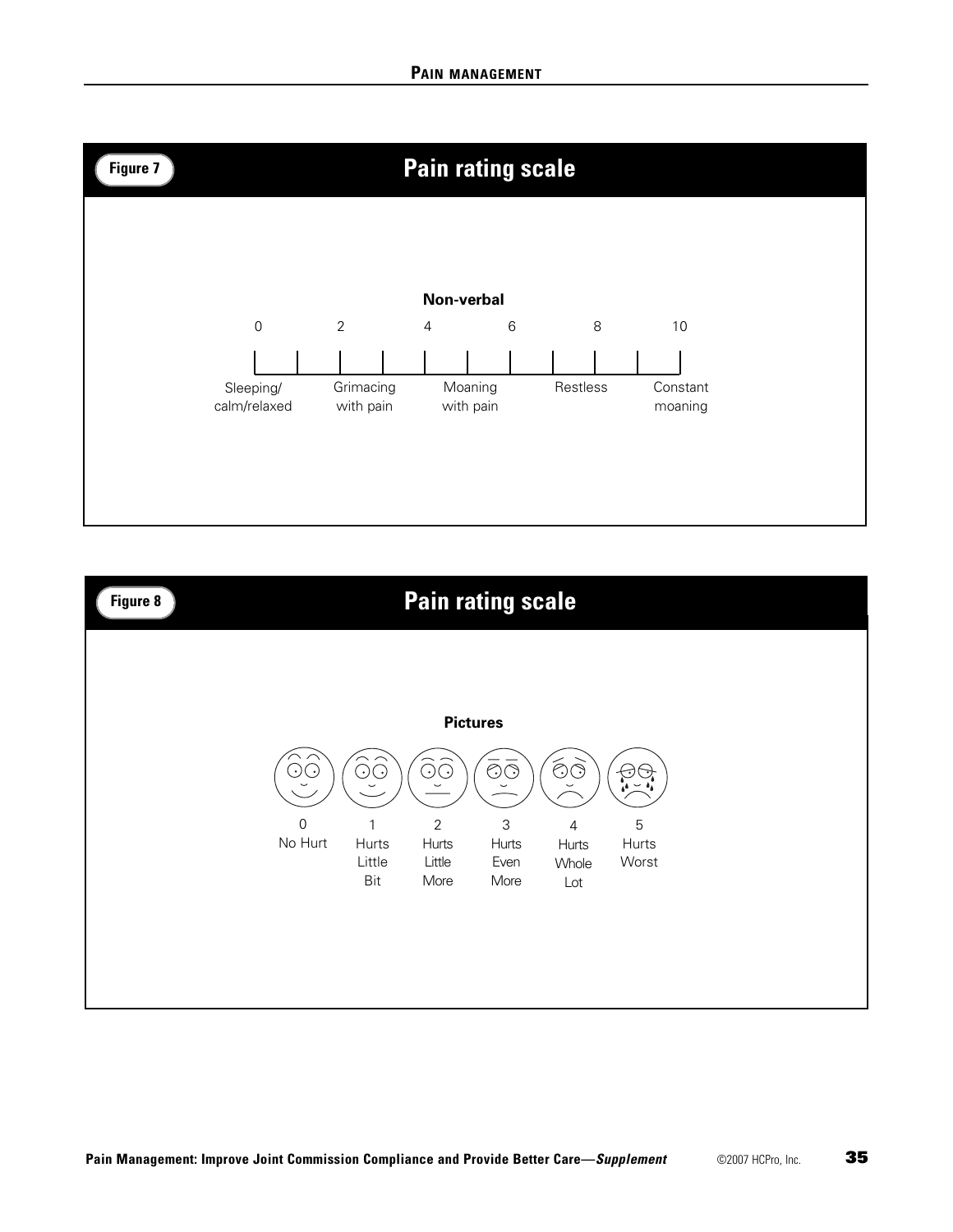

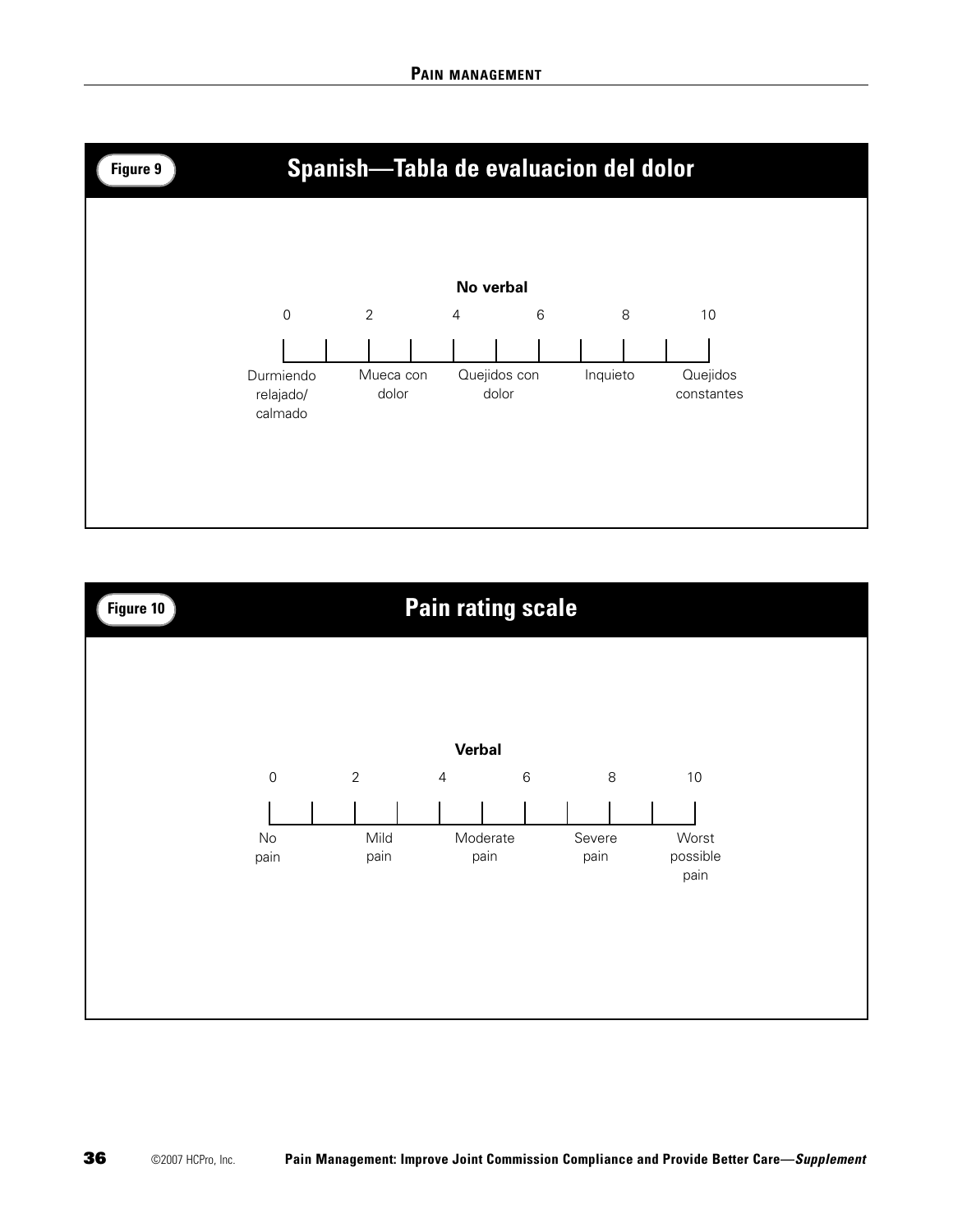## **Figure 11 Nursing department/pain assessment/reassessment**

**Policy reference:** Hospital policy

**Legal/regulatory reference:** The Joint Commission P.C.1.10, 2.20, 2.120–2.150; PC.4.10, 5.10, 5.50, 5.60, 6.10, 6.30, 8.10

**Section reference:** Assessment of patients

**Goal:** The patient's right to pain management is respected and supported.

**Purpose:** To promote effective pain management for all patients

**Level of personnel**: RN, LPN, MD

**Equipment:** Nursing admission assessment forms, department specific, clinical management system

Procedure steps/guidelines: A. Assessment and reassessment

- 1. All patients entering the healthcare system will receive an initial nursing assessment, department specific. The initial assessment will rate pain using a 0–10 point scale or Neonatal Infant Pain Scale, Premature Infant Pain Profile, or Wong-Baker Pain Rating Scale as appropriate.
- 2. Initial assessment is documented on admission form.
- 3. Reassessments will be documented on the pain assessment flow sheet
- 4. Pain is assessed and documented on all patients. The assessment for pain includes the following elements:
	- a. Pain intensity
	- b. Location
	- c. Quality, patterns of radiation, character
	- d. Response to medication, duration, variation, and patterns
	- e. Alleviating and aggravating factors
	- f. Present pain management regimen and effectiveness
	- g. Pain management history
	- h. Physical exam/observation of pain site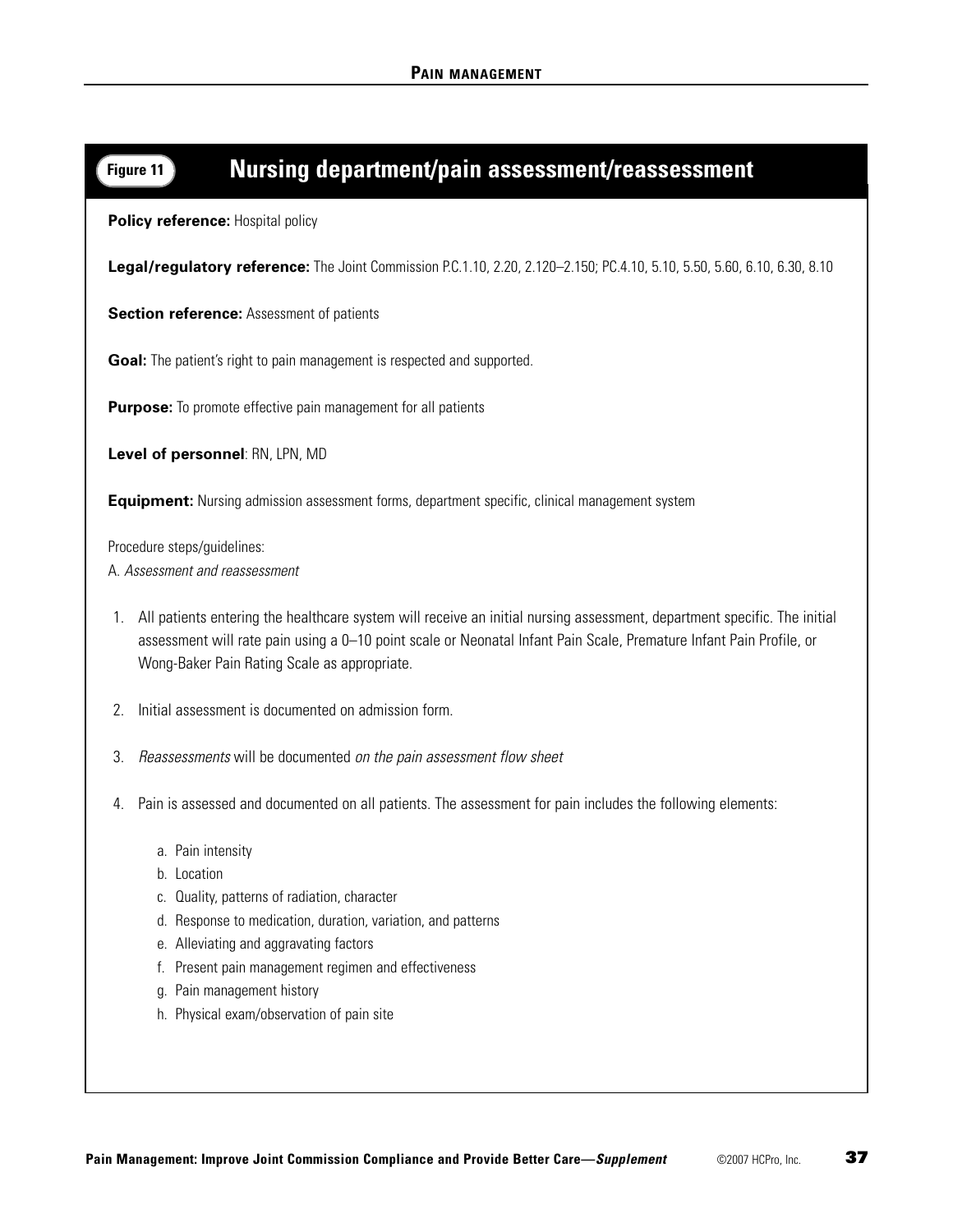## **Figure 11 Nursing department/pain assessment/reassessment (cont.)**

5. Pain is reassessed on a regular basis and

- a. with each new report of pain and new procedure, when intensity is increased, and when pain is not relieved by previously effective strategies.
- b. Pain is reassessed after each intervention has reached its peak effect:
	- 1. 15–30 minutes after parenteral drug therapy
	- 2. one hour after immediate release analgesics
	- 3. four hours after sustained release analgesics or transdermal patch
	- 4. 30–60 minutes after non-pharmacological intervention
- c. Acute post-operative pain, within the first 24 hours of surgery, should be assessed
	- 1. at least every two to four hours based on the operation and severity of pain with each new report of pain or
	- 2. at any instance of unexpected pain, particularly if sudden or associated with altered vital signs such as hypotension, tachycardia, or fever
	- 3. after each analgesic according to peak effect time
- d. If pain is well controlled, reassessment should be conducted routinely with vital signs. Patients receiving medication via PCA for reasons other than post-operative pain will be reassessed at a minimum of every four hours
- e. Patients receiving medication via epidural catheter will be reassessed per physician order
- 6. Reassessment of pain will be documented on a form accessible to all clinicians. It shall include the following:
	- a. Date/time of reassessment
	- b. Location of pain
	- c. Intensity of pain (severity)
	- d. Quality of pain (the words the person uses to describe the pain)
	- e. Radiation of pain (does the pain extend from the site?)
	- f. Timing of pain (occasional, intermittent, constant)
	- g. Strategies used to relieve pain, both pharmacological and nonpharmacological

7. Notify physician of pain that is not being relieved with current or ordered strategies.